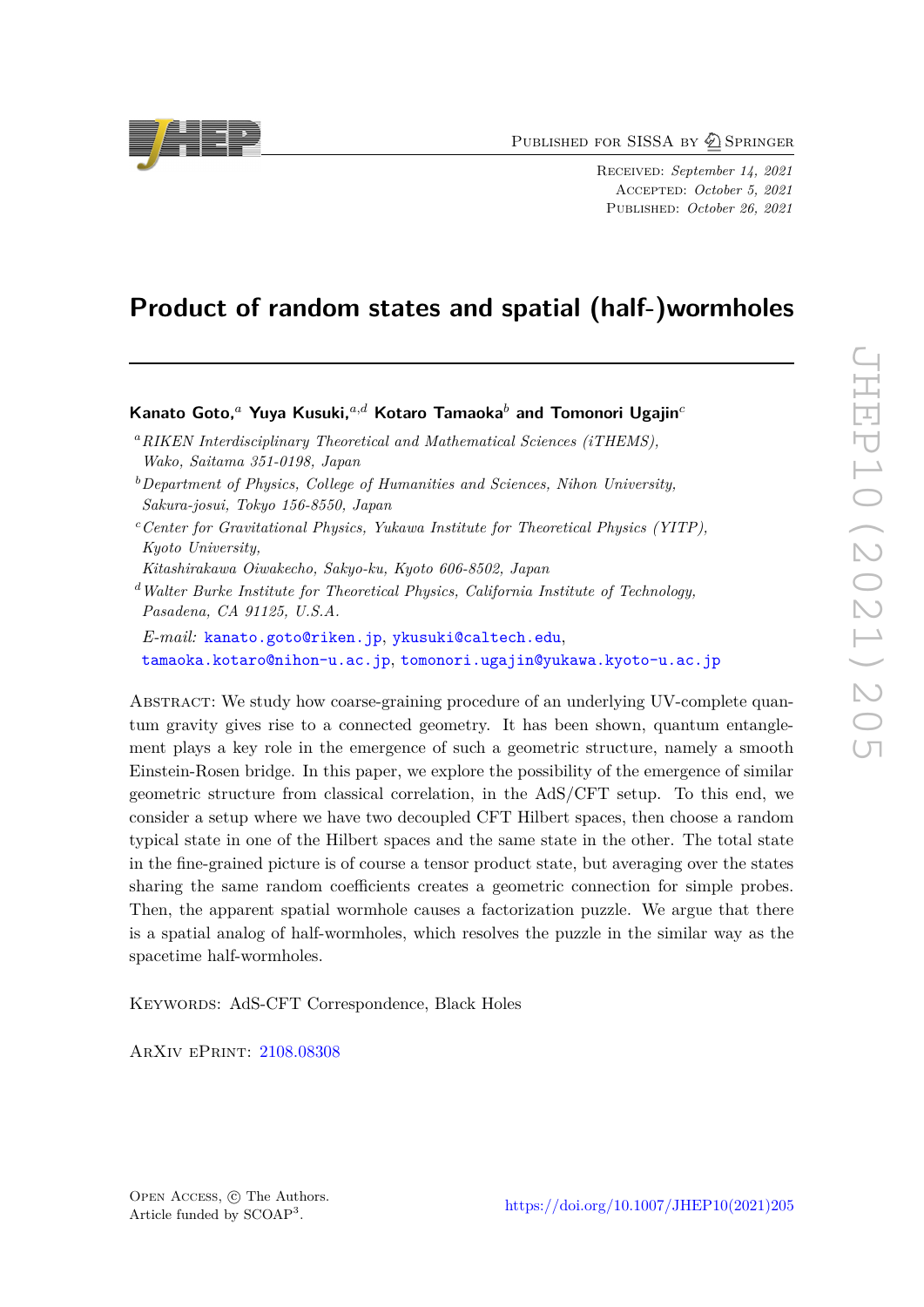## **Contents**

| 1              |                                           | Introduction and summary                                               | $\mathbf{1}$   |
|----------------|-------------------------------------------|------------------------------------------------------------------------|----------------|
| $\bf{2}$       |                                           | <b>Ensemble of states</b>                                              |                |
|                | 2.1                                       | Canonical TPQ states                                                   | $\overline{5}$ |
|                | 2.2                                       | Eigenstate thermalization hypothesis                                   | 6              |
| $3\phantom{.}$ | Spatial wormholes from product states     |                                                                        | 7              |
|                | 3.1                                       | Correlation functions and spatial wormholes                            | 7              |
|                | 3.2                                       | ER from classical correlations                                         | 10             |
|                | 3.3                                       | Entanglement entropy                                                   | 11             |
|                | 3.4                                       | A factorization puzzle                                                 | 12             |
| 4              | Higher moments and spatial half-wormholes |                                                                        | 13             |
|                | 4.1                                       | Review of half-wormhole                                                | 13             |
|                | 4.2                                       | Spatial half-wormholes                                                 | 15             |
|                |                                           | Wormhole Wick theorem<br>4.2.1                                         | 15             |
|                |                                           | Spatial half-wormholes from TPQ<br>4.2.2                               | 17             |
|                |                                           | Spatial half-wormholes from ETH<br>4.2.3                               | 19             |
|                | 4.3                                       | Generalization to conserved quantities                                 | 19             |
| $\bf{5}$       | Discussion                                |                                                                        | 19             |
|                | 5.1                                       | Ambiguities from choice of measure                                     | 20             |
|                | 5.2                                       | Relation to the spacetime wormholes in the gravitational path-integral | $21\,$         |
|                |                                           |                                                                        |                |

## <span id="page-1-0"></span>**1 Introduction and summary**

Recent studies show wormholes capture important non-perturbative aspects of gravity. For example, in order for the semi-classical description of a black hole to be consistent with the principle of quantum theory, we necessarily include replica wormholes into the relevant gravitational path integrals  $[1, 2]$  $[1, 2]$  $[1, 2]$ (see for example  $[3–7]$  $[3–7]$ ). Wormholes also play a significant role in AdS/CFT correspondence [\[8\]](#page-23-4). If we take a boundary with two disjoint components,  $\mathcal{M}_1 \cup \mathcal{M}_2$ , then its dual bulk geometry naturally contains wormholes connecting these two disjoint components. This apparently looks like a puzzle, because inclusion of such a bulk wormhole to the gravitational path integral, according to the bulk to boundary dictionary, implies the partition function of the boundary theory is not factorized to the contributions of each components  $\mathcal{M}_1$  and  $\mathcal{M}_2$ . This has been well-known as the factorization problem [\[9\]](#page-23-5). A resolution suggested was that the presence of wormholes in the bulk leads to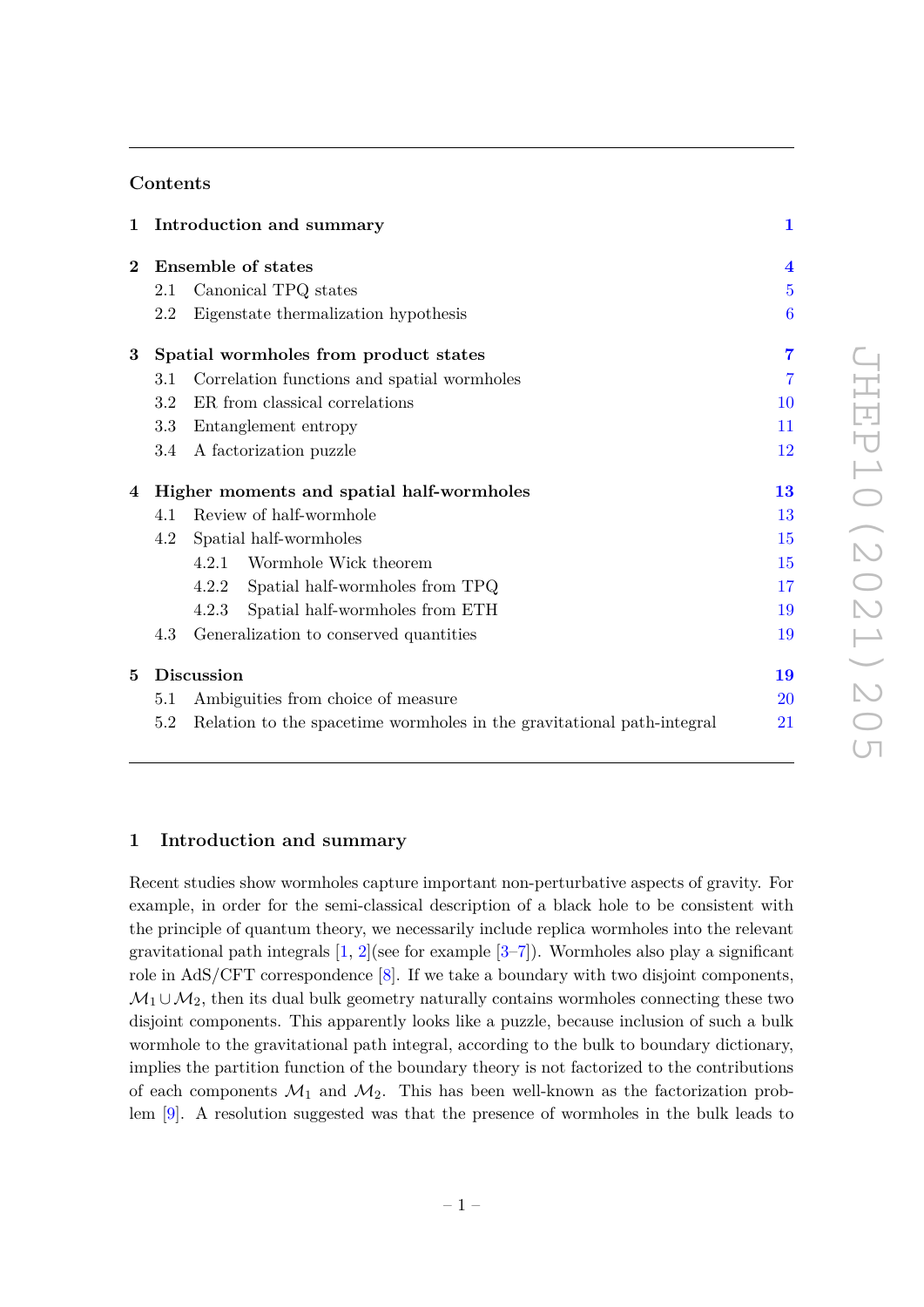an ensemble of field theories on the boundary, instead of a single field theory. This relation between wormholes in the bulk and the ensembles on the boundary was manifested in the correspondence between two-dimensional JT gravity and random matrix theory [\[10\]](#page-23-6), also in a theory of topological gravity [\[11\]](#page-24-0). These wormholes are all Euclidean, and are sometimes referred to as spacetime wormholes.

In this paper, we consider another averaging operation, namely averaging over some set of states in a *fixed* theory, and discuss its dual gravity interpretation. Such state averaging naturally fits into the usual framework of AdS/CFT correspondence which relates a single quantum field theory on the boundary to a theory of gravity in the bulk. Moreover, averaging over states is a natural operation from low energy effective theory point of view, therefore it provides an efficient framework to study quantum dynamics of black holes [\[12–](#page-24-1) [15\]](#page-24-2). Indeed, distinguishing two typical states requires measurement with enormously high energy, which is impossible for low energy observers. This is one of the fundamental principles of statistical mechanics. Parallel to this, in the bulk side, since we do not know the microscopic details of quantum theory of gravity, we are forced to employ a coarsegrained description which naturally leads to the aforementioned state averaging. Refer to [\[16–](#page-24-3)[22\]](#page-24-4) for recent work in this direction.

A natural choice of such an ensemble is provided by a class of states called canonical thermal pure quantum  $(TPQ)$  states  $[23, 24]$  $[23, 24]$  $[23, 24]$ ,

<span id="page-2-0"></span>
$$
|\psi_{\beta}\rangle = \frac{1}{\sqrt{Z(\beta)}} \sum_{n} e^{-\frac{\beta}{2}E_n} c_n |n\rangle, \qquad (1.1)
$$

where  $c_n$  are random variables drawn from a particular distribution. Naively, we expect such TPQ states are realized naturally via time evolution in a chaotic system. There is a related concept such as eigenstate thermailzation hypothesis(ETH) [\[25–](#page-24-7)[27\]](#page-24-8). We review these ingredients in section [2](#page-4-0) and also discuss the relation between them from time to time.

One of the aims of this paper is to elucidate the relation between averaging over states in a fixed theory and spatial wormholes in its dual gravity description. Spatial wormholes constitute another class of wormholes, and they are distinguished from the spacetime wormholes related to averaging over theories. A spacetime wormhole is a Euclidean manifold that connects two Euclidean boundaries, whereas a spatial wormhole can exist in a spacetime with a Lorentzian signature without violating causality. An example of a spatial wormhole is an Einstein-Rosen bridge of a two-sided black hole, which connects two asymptotic regions.

**Emergence of Einstein-Rosen bridge from classical correlations.** Our discussion is also motivated by the relation between quantum entanglement and the geometric structure of spacetime. In the light of AdS/CFT correspondence, maximally extended AdS-Schwarzschild blackhole which has a spatial wormhole is dual to thermofield double (TFD) state [\[28](#page-24-9)[–30\]](#page-25-0),

<span id="page-2-1"></span>
$$
\rho_{LR}^{(\text{TFD})}(\beta) \equiv |\text{TFD}_{\beta}\rangle \langle \text{TFD}_{\beta}|,
$$
  

$$
|\text{TFD}_{\beta}\rangle \equiv \frac{1}{\sqrt{Z(\beta)}} \sum_{n} e^{-\frac{\beta}{2}E_n} |n_L n_R\rangle,
$$
 (1.2)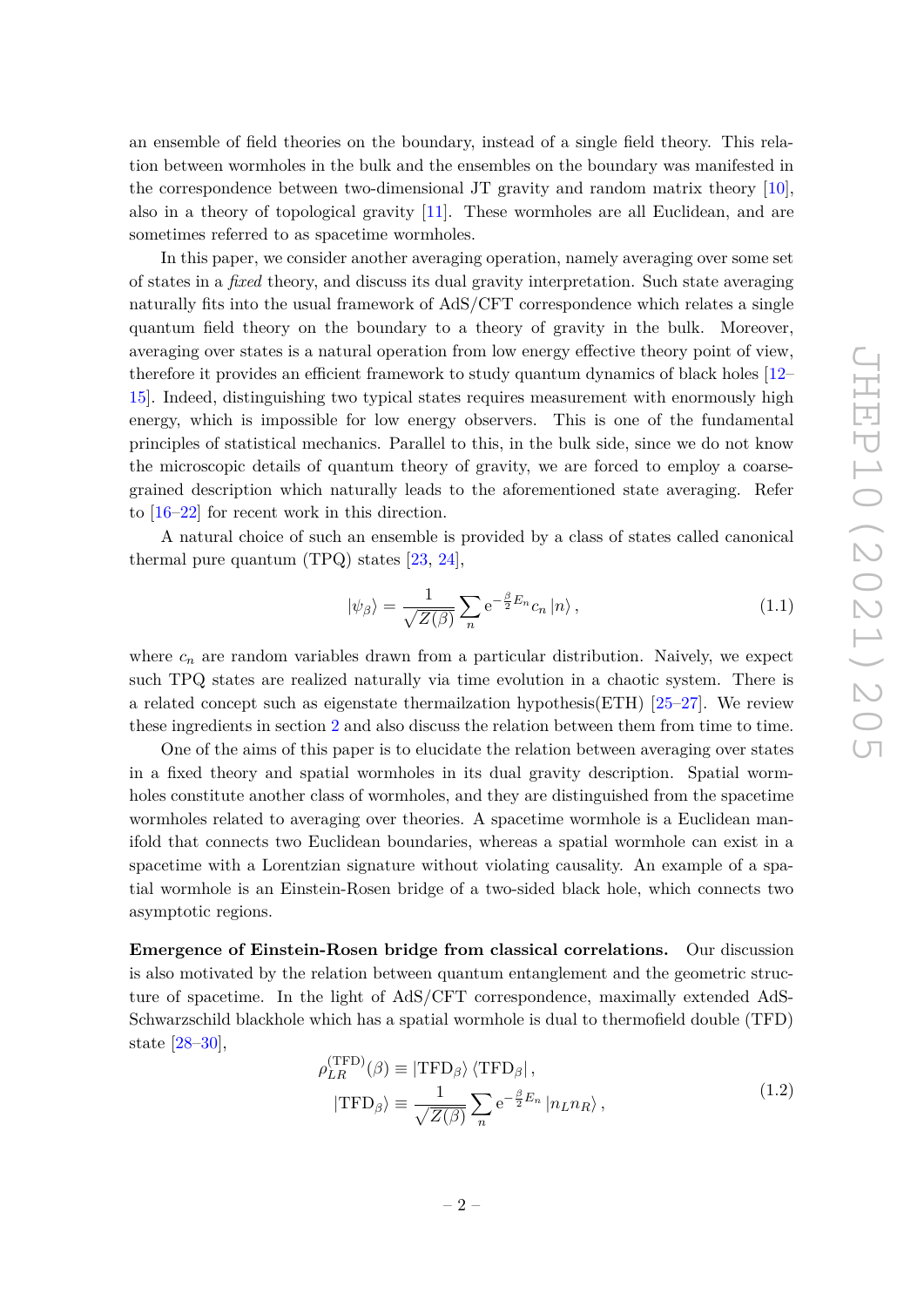where  $|n_{L,R}\rangle$  correspond to energy eigenstates in the dual conformal field theories on the left and right boundaries, with the Hilbert spaces  $\mathcal{H}_R$ ,  $\mathcal{H}_L$ .<sup>[1](#page-3-0)</sup> This is a concrete realization of the so-called ER=EPR proposal [\[31\]](#page-25-1). This proposal suggests that the entanglement in the boundary theory is necessary to obtain a smooth spacetime connection on the gravity side. This suggestion brings up a naive but important question: *does this mean we can see spatial wormholes only when we have quantum entanglement?* This question has been also addressed in [\[32,](#page-25-2) [33\]](#page-25-3).

In this paper, we argue that the low energy observer sharing a copy of TPQ states can see the illusion of spatial wormholes. To show this, we first place a TPQ state  $|\psi_{\beta}\rangle$ to the right Hilbert space  $\mathcal{H}_R$ , and its copy to the left Hilbert space  $\mathcal{H}_L$ , so that the total state is the product of them  $|\Psi_{\beta}\rangle = |\psi_{\beta L}\rangle \otimes |\psi_{\beta R}^*\rangle$ . This is a factorized state, so there is no quantum correlation between left and right, in the fine-grained viewpoint. For example, if we compute a two-point function between the left and the right, it gets  $\partial$  factorized,  $\langle \Psi_{\beta} | \mathcal{O}_L \mathcal{O}_R | \Psi_{\beta} \rangle = \langle \psi_{\beta} | \mathcal{O}_L | \psi_{\beta} \rangle \langle \psi_{\beta}^* | \mathcal{O}_R | \psi_{\beta}^* \rangle$ . However, if the observer can only perform low energy experiments, the observables such as the above two-point function must be averaged over the random variables which appear in the definition of the TPQ states [\(1.1\)](#page-2-0). We will show, this averaging generates the correlation between the left and the right, which mocks up quantum entanglement, at least for certain low energy operators. For more detail, please see section [3.1.](#page-7-1)

In the bulk point of view, the presence of the correlation between the left and the right due to the state averaging signals the emergence of a spatial wormhole connecting two asymptotic regions. This is analogous to the fact that averaging over theories yields a spacetime wormhole in the bulk. Operationally, such states can be prepared by using the local operation and classical communication (LOCC) where we cannot gain any quantum entanglement. More precisely, this is archived by first preparing the set of random variables  ${c_n}$ , and distribute it to both the left and the right system. Thus, we can view it as a spatial wormhole as a consequence of *classical correlation* in the dual field theory. We discuss this in section [3.2.](#page-10-0)

This wormhole is a non-perturbative effect: it is not always a dominant saddle as spacetime wormholes in the spectral form factor  $[34]$ . Although we can compute this contribution in a semi-classical way, we have to say this cannot have a macroscopic geometric dual in the usual sense. That is, if the correlation develops a macroscopic wormhole, the entanglement entropy should be proportional to  $G_N^{-1}$ , since this entropy is given by the cross section of the wormhole divided by  $4G_N$ . However, in section [3.3,](#page-11-0) we will show that the entanglement entropy obtained in this way is at most  $G_N^{-1}e^{-1/G_N}$  even if we start from a coarse-grained state. This indicates that the present wormhole created by the classical correlation between the two systems and averaging over the states cannot be macroscopic.

Factorization puzzle for low energy observers and "spatial half-wormhole". a spatial wormhole exists in the bulk, a two-point function between the left and the right

<span id="page-3-0"></span><sup>&</sup>lt;sup>1</sup>To be precise, we have to introduce  $|n_R^* \rangle \equiv \Theta |n_R \rangle$  instead of  $|n_R \rangle$ , where  $\Theta$  is a CPT-like map which exchanges the left and right systems and reverses time. In this paper, we will be a bit sloppy about this point as long as the difference is not important.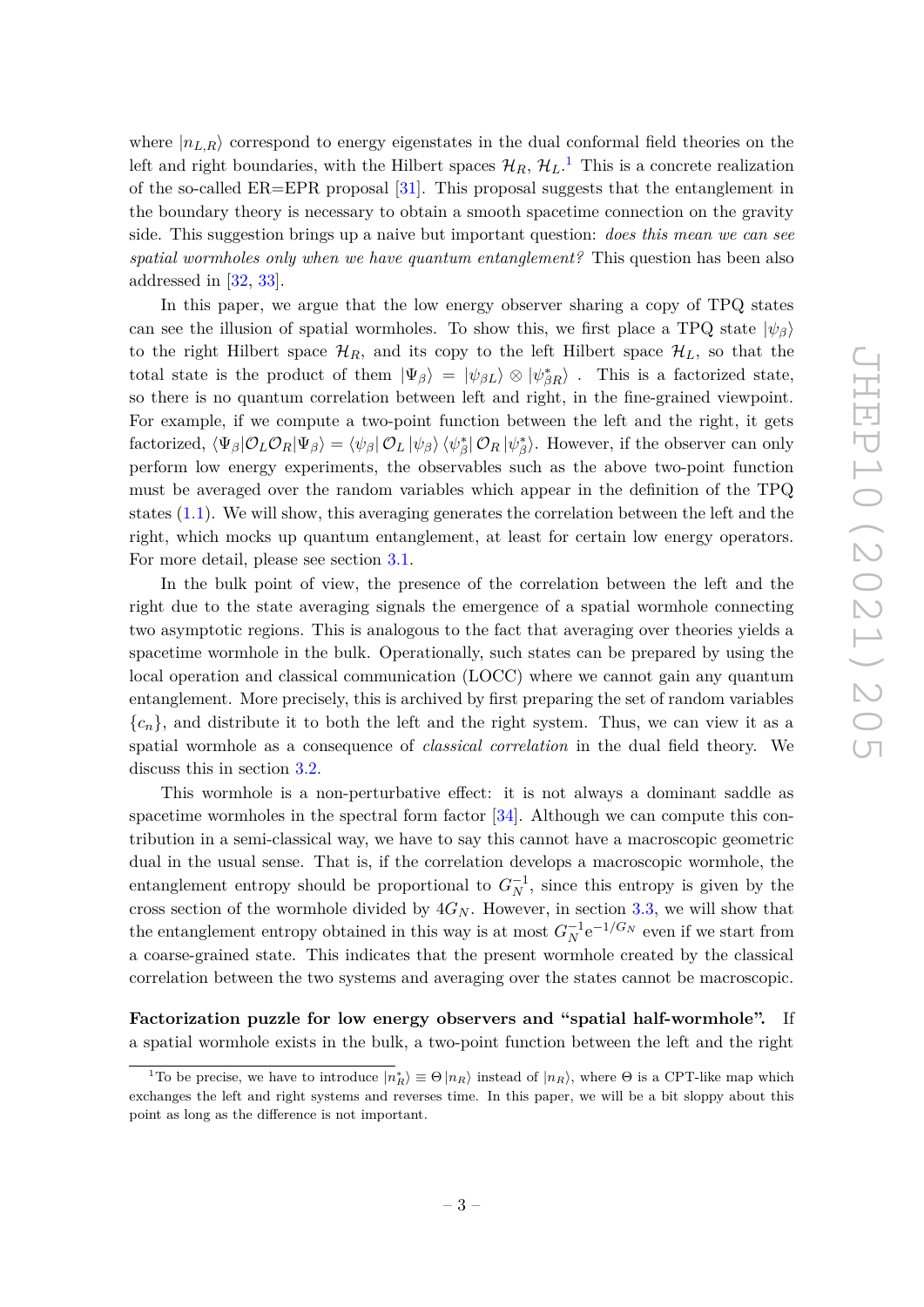

<span id="page-4-1"></span>**Figure 1**. Left: factorization problem based on spacetime wormholes. Right: a version of factorization problem based on spatial wormholes discussed in this paper. Throughout this paper, brackets  $\langle \cdots \rangle$  (without suffix) represent the average over theories, while overlines  $\cdots$  represent the average over states.

never gets factorized, as we can find a geodesic connecting these two boundaries (see figure [1\)](#page-4-1). This is in tension with the fact that from the UV theory point of view, the total state is tensor factorized (see section [3.4\)](#page-12-0). We need to know the bulk mechanism which archives the factorization of the two-point function.

In section [4,](#page-13-0) we show the factorization is provided by the analog of "half-wormhole" recently discussed to obtain a gravity dual of a single boundary theory [\[35\]](#page-25-5), see also [\[36–](#page-25-6)[41\]](#page-25-7). To manifest the concept of half-wormhole, it is convent to introduce a copy  $L'R'$  of the original system  $LR$ . In this doubled system  $LRL'R'$ , there are various new wormhole configurations exist, namely connecting the original system and its copy. These half-wormholes provide a crucial role to archive the factorization of the two-point functions connecting two boundaries, and therefore fine-grained viewpoint in gravity. We also discuss non-averaged systems and argue that non-self-averaging contributions in a single system can be identified with the spatial analog of half-wormhole.

In section [5,](#page-19-2) we discuss ambiguities from choice of ensembles and interpretation of our result as generalization of bra-ket wormholes [\[42,](#page-25-8) [43\]](#page-25-9).

**Note added.** While we were preparing this paper, we became aware of an interesting paper [\[22\]](#page-24-4) which independently discussed the similar results in section [3.1](#page-7-1) but from a different perspective, the quantum deviation.

## <span id="page-4-0"></span>**2 Ensemble of states**

In the next section, we will argue that averaging over states on a bipartite system  $\mathcal{H}_L \otimes \mathcal{H}_R$ leads to a correlation between two system, which signals the existence of spatial wormholes connecting these two boundaries. There are several notions of averaging over states or matrix elements that are closely related but different in detail. We would like to figure out precisely which state averaging leads to a realistic wormhole structure in the bulk. The purpose of this section is to review these notions and clarify the differences among them.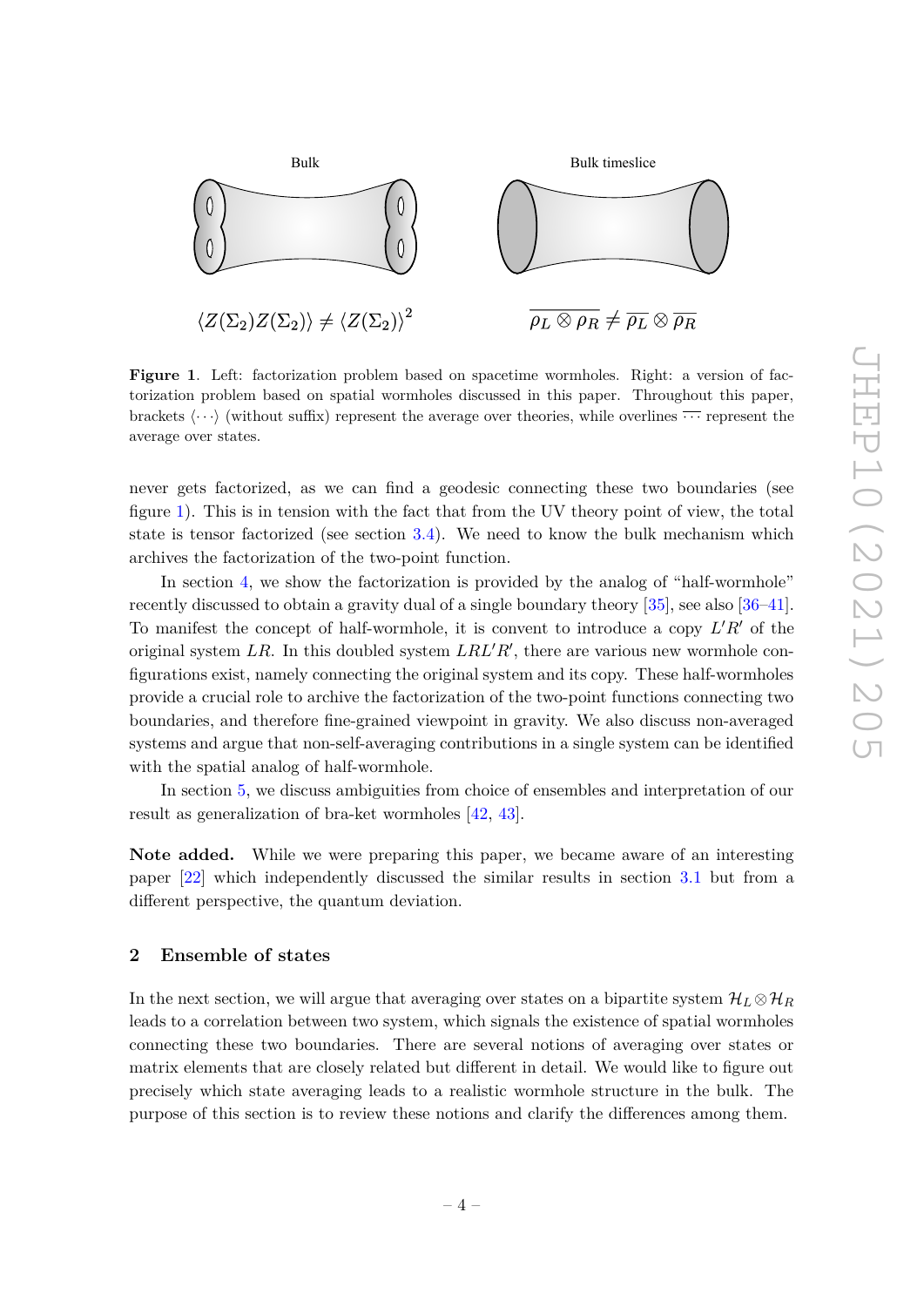## <span id="page-5-0"></span>**2.1 Canonical TPQ states**

The first set of states over which we take the average is so-called (canonical) thermal pure quantum (TPQ) states  $[23, 24]$  $[23, 24]$  $[23, 24]$ <sup>[2](#page-5-1)</sup> Such a state has the following form,

<span id="page-5-5"></span>
$$
|\psi_{\beta}\rangle = \frac{1}{\sqrt{Z(\beta)}} \sum_{n} e^{-\frac{\beta}{2}E_n} c_n |n\rangle , \qquad (2.1)
$$

where  $|n\rangle$  stands for an energy eigenstate and  $\beta$  will be identified with the inverse temperature in the canonical ensemble. Here the numerical coefficients  $c_n$  follow the Gaussian distribution. Thus when it is averaged over the distribution, we get  $\overline{c_m} = 0$  and

$$
\overline{c_m^* c_n} = \delta_{m,n},\tag{2.2}
$$

$$
\overline{c_m^*c_nc_a^*c_b} = \delta_{m,n}\delta_{a,b} + \delta_{m,b}\delta_{a,n},\tag{2.3}
$$

for example. In general averages of the products of  $c_n$ s are computed by the Wick's theorem. The overall factor is fixed such that norm of the state is unit after the averaging,

$$
\overline{\langle \psi_{\beta} | \psi_{\beta} \rangle} = \frac{1}{Z(\beta)} \sum_{m,n} e^{-\frac{\beta}{2} (E_m + E_n)} \overline{c_m^* c_n} \langle m | n \rangle = 1, \qquad (2.4)
$$

thus the normalization is identified with the thermal partition function with the inverse temperature  $\beta$ . Also, the expectation values follow the thermal expectation values,

$$
\overline{\langle \psi_{\beta} | \mathcal{O} | \psi_{\beta} \rangle} = \frac{1}{Z(\beta)} \sum_{n} e^{-\beta E_{n}} \langle n | \mathcal{O} | n \rangle \equiv \langle \mathcal{O} \rangle_{\beta}.
$$
 (2.5)

In this way, we can mimic thermal expectation values from the TPQ state. However, this does not imply that the TPQ state is effectively the thermal state. If one would like advocate it, one should check that the fluctuation is small enough.

The upper bound on the fluctuation from the thermal expectation value can be esti-mated as<sup>[3](#page-5-2)</sup>

<span id="page-5-4"></span>
$$
\overline{\left(\langle\psi_{\beta}|\mathcal{O}|\psi_{\beta}\rangle - \overline{\langle\psi_{\beta}|\mathcal{O}|\psi_{\beta}\rangle}^{2}\right)} = \frac{1}{Z(\beta)^{2}} \sum_{n,m} e^{-\beta(E_{n} + E_{m})} |\langle n|\mathcal{O}|m\rangle|^{2}
$$
  

$$
\leq \frac{1}{Z(\beta)^{2}} \sum_{n,m} \frac{e^{-2\beta E_{n}} + e^{-2\beta E_{m}}}{2} |\langle n|\mathcal{O}|m\rangle|^{2}
$$
(2.6)  

$$
\leq \frac{1}{Z(\beta)^{2}} \sum_{n} e^{-2\beta E_{n}} |\langle n|\mathcal{O}|n\rangle|^{2}.
$$

If we assume that the observables are low-degree polynomials (i.e.s, their degree  $\leq m$ , where  $m = o(S)$ ,<sup>[4](#page-5-3)</sup> this fluctuation is exponentially suppressed as we expected since  $Z(2\beta)/Z(\beta)^2 \sim e^{-\mathcal{O}(S)}$  where *S* is the thermal entropy. Therefore, the TPQ state can be effectively described by the thermal state in the averaging.

<span id="page-5-1"></span><sup>&</sup>lt;sup>2</sup>See also  $[44, 45]$  $[44, 45]$  $[44, 45]$  which compute the entanglement entropy using TPQ states. In particular, our normalization of the numerical coefficients  $c_n$  is rather similar to them.

<span id="page-5-2"></span> $3$ As noted in footnote [2,](#page-5-1) our definition of the TPQ state is a little bit different from the original paper [\[23,](#page-24-5) [24\]](#page-24-6). Therefore, the estimation of the variance also has a small difference from their estimation.

<span id="page-5-3"></span><sup>&</sup>lt;sup>4</sup>This type of operator is called as few-body operator. Note that the ETH is also based on a similar assumption.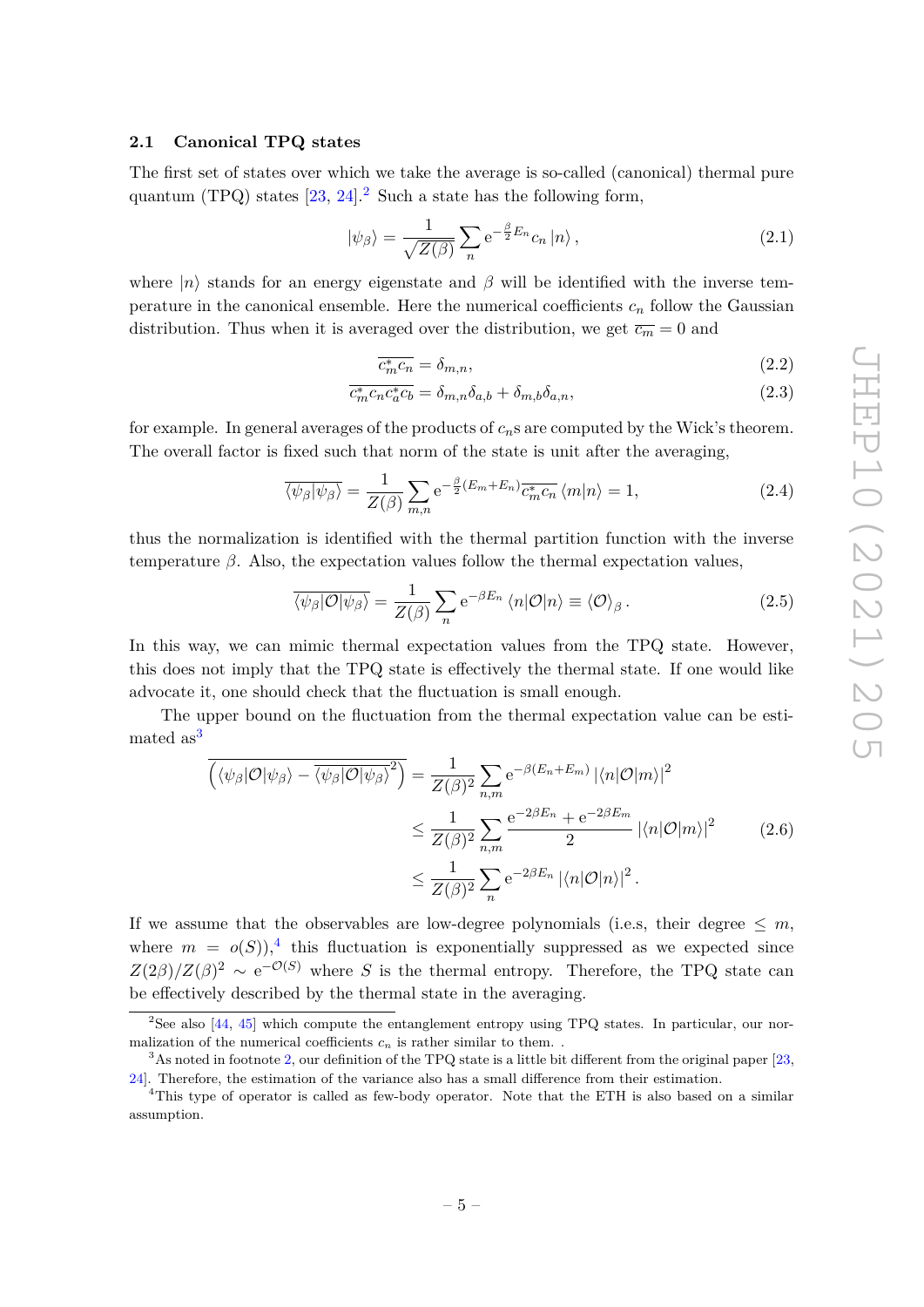#### <span id="page-6-0"></span>**2.2 Eigenstate thermalization hypothesis**

The thermalization from the averaging can also be obtained by an averaging over matrix elements in a similar way as the averaging over states. We can impose the randomness on the matrix elements, instead of the coefficients of the state, like the form  $\langle n|\mathcal{O}|m\rangle \simeq$  $R_{nm}$  with the random variable  $R_{nm}$ , which is nicely captured by random matrix theory. This type of structure is expected to be realized in chaotic systems, and summarized as Eigenstate Thermalization Hypothesis (ETH)  $[25-27]$  $[25-27]$ ,<sup>[5](#page-6-1),[6](#page-6-2)</sup>

$$
\langle n|\mathcal{O}|m\rangle = \langle \mathcal{O}(E)\rangle_{th}\,\delta_{n,m} + e^{-S(E)/2}g_O(E_n, E_m)R_{nm},\tag{2.7}
$$

where  $\langle \mathcal{O}(E) \rangle_{th}$  is the thermal expectation value and  $S(E)$  is the entropy at  $E = \frac{E_n + E_m}{2}$ . The matrix *Rnm* is a random Hermitian matrix with zero mean and unit variance. We will refer to averaging over the random matrix *Rnm* as ETH averaging. The smooth function  $g_{\mathcal{O}}(E_n, E_m)$  is of  $\mathcal{O}(1)$  so that the off-diagonal part is suppressed by the dimension of the Hilbert space.

The random average leads to

$$
\overline{R_{ij}R_{kl}} = \delta_{i,l}\delta_{j,k},\tag{2.8}
$$

$$
\overline{R_{ij}R_{kl}R_{ab}R_{cd}} = \overline{R_{ij}R_{kl}} \cdot \overline{R_{ab}R_{cd}} + \text{permutations.} \tag{2.9}
$$

In other words, we can evaluate the product of the off-diagonal parts by using the Wick theorem. This assumption is natural in our case since we now focus on the holographic CFT (i.e., CFT dual to Einstein gravity), which is maximally chaotic system.

In a similar way as the TPQ state, we can see the thermalization by the ETH. Let us consider a state,

$$
|\phi_{\beta}\rangle = \frac{1}{\sqrt{Z(\beta)}} \sum_{n} e^{-\frac{\beta}{2}E_n} |n\rangle.
$$
 (2.10)

The expectation values are then,

$$
\langle \phi_{\beta} | \mathcal{O} | \phi_{\beta} \rangle = \frac{1}{Z(\beta)} \sum_{n,m} e^{-\frac{\beta}{2} (E_n + E_m)} \langle n | \mathcal{O} | m \rangle.
$$
 (2.11)

The ETH averaging for this expectation value leads to the same thermal expectation values,

$$
\overline{\langle \phi_{\beta} | \mathcal{O} | \phi_{\beta} \rangle} = \frac{1}{Z(\beta)} \sum_{n} e^{-\beta E_{n}} \langle n | \mathcal{O} | n \rangle.
$$
 (2.12)

<span id="page-6-1"></span><sup>&</sup>lt;sup>5</sup>In the following, since we will consider the canonical ensemble, so the coefficients of the random matrix would be meaningless. Nevertheless, we only use the randomness of the off-diagonal part, therefore, this subtlety does not matter in our paper. Here we just relate the matrix element averaging to the well-known fact in chaotic systems.

<span id="page-6-2"></span><sup>&</sup>lt;sup>6</sup>In particular, the systems of our interest, holographic 2D CFTs, show the ETH-like behavior as proved in [\[46](#page-25-12)[–48\]](#page-25-13).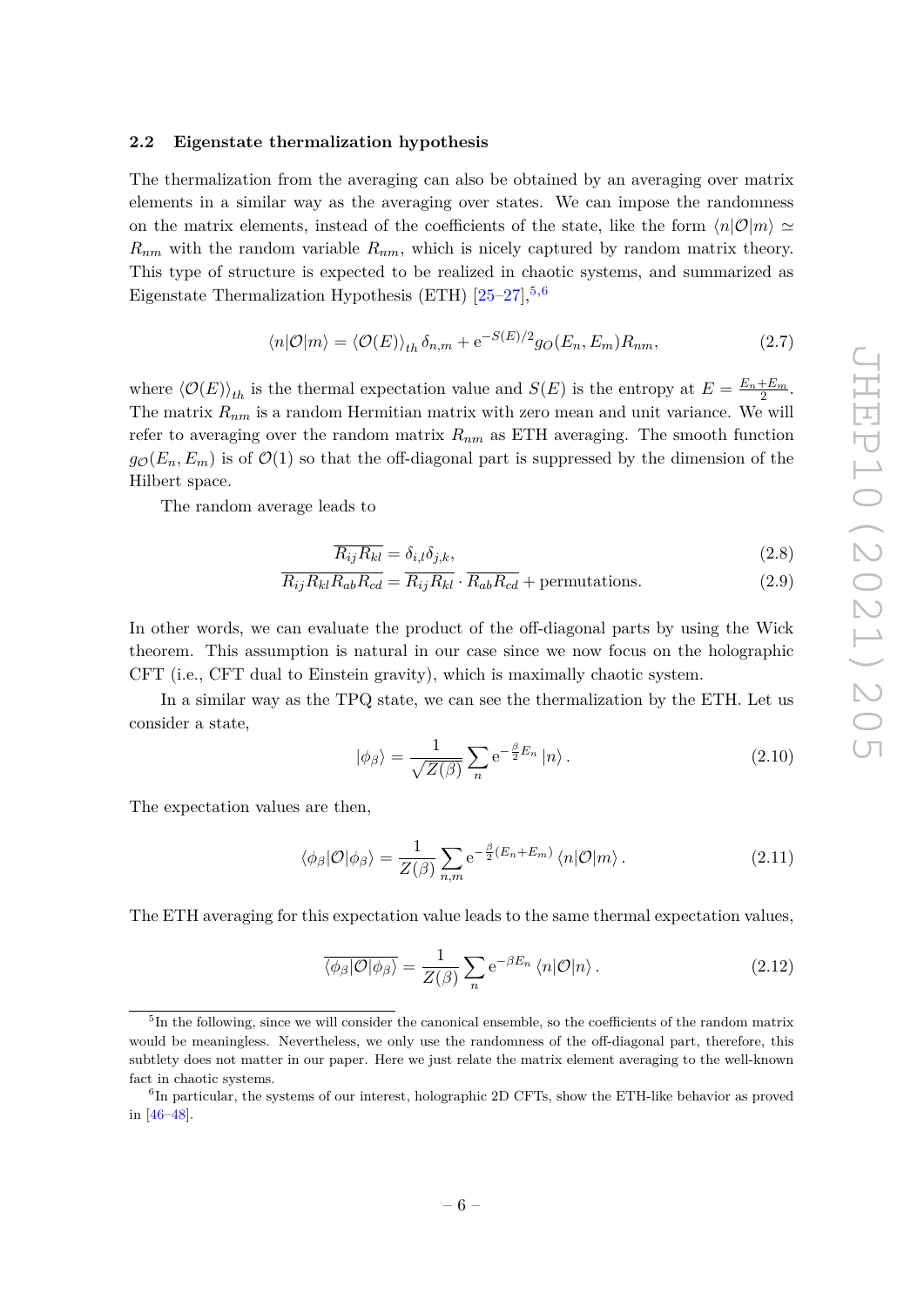The estimation of the fluctuation is similar to  $(2.6)$  in the following way,

$$
\overline{\left(\langle \phi_{\beta} | \mathcal{O} | \phi_{\beta} \rangle - \overline{\langle \phi_{\beta} | \mathcal{O} | \phi_{\beta} \rangle}^{2}\right)} = \frac{1}{Z(\beta)^{2}} \sum_{n,m} e^{-\beta (E_{n} + E_{m})} |\langle n | \mathcal{O} | m \rangle|^{2}
$$
  
\n
$$
\leq \frac{1}{Z(\beta)^{2}} \sum_{n,m} \frac{e^{-2\beta E_{n}} + e^{-2\beta E_{m}}}{2} |\langle n | \mathcal{O} | m \rangle|^{2}
$$
  
\n
$$
\leq \frac{1}{Z(\beta)^{2}} \sum_{n} e^{-2\beta E_{n}} |\langle n | \mathcal{O} | n \rangle|^{2}
$$
  
\n
$$
\approx \frac{Z(2\beta)}{Z(\beta)^{2}}.
$$
\n(2.13)

In the last equation, we used  $\langle n|O|n\rangle = O(1)$ . Therefore, the fluctuation from the thermal state is exponentially suppressed.

It would be interesting to note that even though our state averaging and ETH averaging look similar to each other, they have a small difference if we evaluate higher-point correlators. For example, the Wick contraction of  $c_{n_1}c_{m_1}^*c_{n_2}c_{m_3}^*c_{n_3}c_{n_4}^*c_{m_4}^*$  is different from that of  $R_{n_1m_1}R_{n_2m_2}R_{n_3m_3}R_{n_4m_4}$ . As we saw above, this difference does not appear in the one-point functions and their variances. Therefore, it does not change the statement about thermalization.

## <span id="page-7-0"></span>**3 Spatial wormholes from product states**

In this section, we elucidate the relation between state averaging in a chaotic theory with a gravity dual and spatial wormholes in the bulk. To study this, we consider two disjoint Hilbert spaces  $\mathcal{H}_L \otimes \mathcal{H}_R$ , then prepare a tensor product of the two identical states  $|\Psi_{\beta}\rangle = |\psi_{\beta L}\rangle \otimes |\psi_{\beta R}^{*}\rangle$  on the total system. We study the correlation between two systems R and L which emerges after taking the average over a particular set of states. The simplest way to diagnose the correlation between two Hilbert spaces  $\mathcal{H}_L$ ,  $\mathcal{H}_R$  is to compute a two-point function  $\langle \Psi_{\beta} | \mathcal{O}_R \mathcal{O}_L | \Psi_{\beta} \rangle$  of local operators. Since the state  $|\Psi_{\beta}\rangle$  on  $\mathcal{H}_L \otimes \mathcal{H}_R$ is factorized, the two-point function gets factorized as well. This corresponds to the measurement result of the observer with a fine-grained viewpoint, who knows everything about the state  $|\Psi_{\beta}\rangle$ . On the contrary to this, if the observer can only access limited information, the measurement outcome is the two-point function averaged over sets of states  $\overline{\langle\Psi_{\beta}|\mathcal{O}_R\mathcal{O}_L|\Psi_{\beta}\rangle}$ , because the observer can not distinguish the set of states. As we emphasized in the previous section, there are several notions of "averaging over states" which are natural for low energy measurements. We will discuss the difference of the resulting correlators based on different coarse-graining.

#### <span id="page-7-1"></span>**3.1 Correlation functions and spatial wormholes**

**Canonical TPQ analysis.** Let us first consider the set of TPQ states given by [\(2.1\)](#page-5-5),

<span id="page-7-2"></span>
$$
|\Psi_{\beta}\rangle = |\psi_{\beta L}\rangle |\psi_{\beta R}^*\rangle = \sum_{n,m} e^{-\frac{\beta}{2}(E_n + E_m)} c_n c_m^* |n_L\rangle |m_R\rangle.
$$
 (3.1)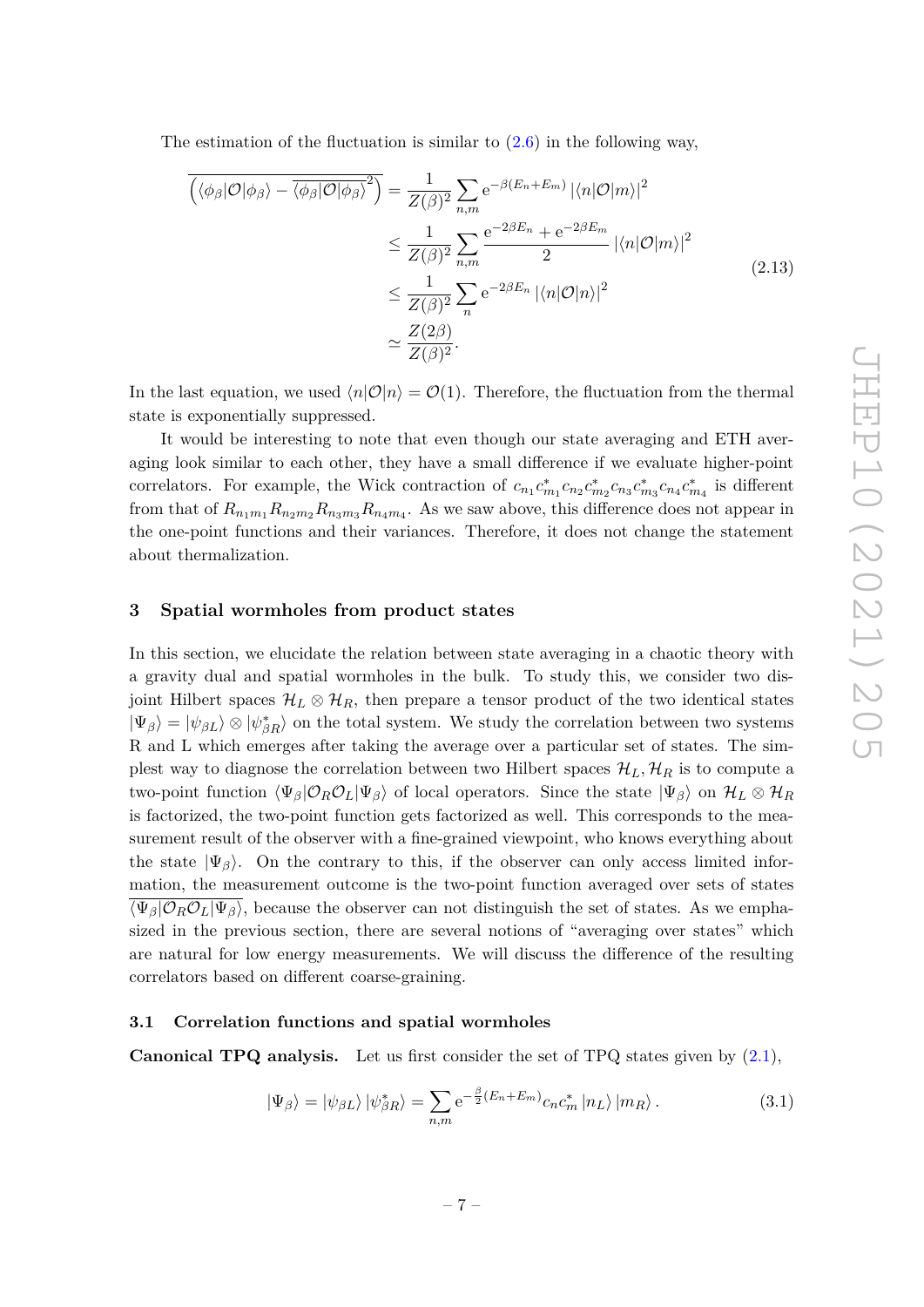We are interested in the following correlation function of the state,

<span id="page-8-0"></span>
$$
\langle \Psi_{\beta} | \mathcal{O}_L \mathcal{O}_R | \Psi_{\beta} \rangle = \frac{1}{Z(\beta)^2} \sum_{n,m,a,b} e^{-\frac{\beta}{2} (E_n + E_m + E_a + E_b)} c_n^* c_m c_a c_b^* \langle n | \mathcal{O}_L | a \rangle \langle m | \mathcal{O}_R | b \rangle. \tag{3.2}
$$

Note that the operators under consideration are not arbitrary as already mentioned in the previous section. When we discuss the holographic CFT, we assume  $\mathcal{O}_L$  and  $\mathcal{O}_R$  are so-called light operators.

If we do not take the average, this correlation function can be written as a factorized form,

<span id="page-8-4"></span>
$$
\langle \Psi_{\beta} | \mathcal{O}_L \mathcal{O}_R | \Psi_{\beta} \rangle = \langle \psi_L | \mathcal{O}_L | \psi_L \rangle \langle \psi_R | \mathcal{O}_R | \psi_R \rangle , \qquad (3.3)
$$

where every contributions in the summand of  $(3.2)$  are important to have the factorized answer. However after taking the average, we obtain the following non-factorized result,

<span id="page-8-1"></span>
$$
\overline{\langle \Psi_{\beta} | \mathcal{O}_L \mathcal{O}_R | \Psi_{\beta} \rangle} = \langle \mathcal{O}_L \rangle_{\beta} \langle \mathcal{O}_R \rangle_{\beta} + \frac{Z(2\beta)}{Z(\beta)^2} \langle \text{TFD}_{2\beta} | \mathcal{O}_L \mathcal{O}_R | \text{TFD}_{2\beta} \rangle. \tag{3.4}
$$

Note that the second term is suppressed by  $Z(2\beta)/Z(\beta)^2 \sim e^{-\mathcal{O}(S)}$  where *S* is the thermal entropy. In other words, we eventually obtain a non-factorized contribution with order  $e^{-\mathcal{O}(S)}$ . As mentioned around [\(1.2\)](#page-2-1), this term can be viewed as a contribution from the non-perturbative spatial wormhole.

If we consider a normalized combination,  $\overline{\langle\Psi_\beta|\mathcal{O}_L\mathcal{O}_R|\Psi_\beta\rangle}/\overline{\langle\Psi_\beta|\Psi_\beta\rangle}$ , we also have small negative corrections to the first and second terms in [\(3.4\)](#page-8-1). Indeed such negative contributions sometime become important to keep unitarity (see recent work [\[49\]](#page-25-14), for example). Since this part does not affect our main claim, we will not track the denominator for the most part, and will come back to it in section [5.](#page-19-2)

**ETH.** A similar non-factorization can be found in the averaging over matrix elements. Let us consider the following state,

<span id="page-8-3"></span>
$$
|\Phi_{\beta}\rangle = |\phi_{\beta L}\rangle |\phi_{\beta R}\rangle = \sum_{n,m} e^{-\frac{\beta}{2}(E_n + E_m)} |n_L\rangle |m_R\rangle, \qquad (3.5)
$$

where we assume that the energy eigenstate follows the ETH. The non-averaged expectation value is obviously factorized as

$$
\langle \Phi_{\beta} | \mathcal{O}_{L} \mathcal{O}_{R} | \Phi_{\beta} \rangle = \langle \phi_{L} | \mathcal{O}_{L} | \phi_{L} \rangle \langle \phi_{R} | \mathcal{O}_{R} | \phi_{R} \rangle, \qquad (3.6)
$$

however, in a similar way as the state averaging, we can see the non-factorization for the averaged expectation value,

<span id="page-8-2"></span>
$$
\overline{\langle \Phi_{\beta} | \mathcal{O}_L \mathcal{O}_R | \Phi_{\beta} \rangle} = \langle \mathcal{O}_L \rangle_{\beta} \langle \mathcal{O}_R \rangle_{\beta} + \frac{Z(2\beta)}{Z(\beta)^2} \langle \text{TFD}_{2\beta} | \mathcal{O}_L \mathcal{O}_R | \text{TFD}_{2\beta} \rangle. \tag{3.7}
$$

This sub-leading part is exponentially suppressed, which can be shown by the same estimation as  $(3.4)$ .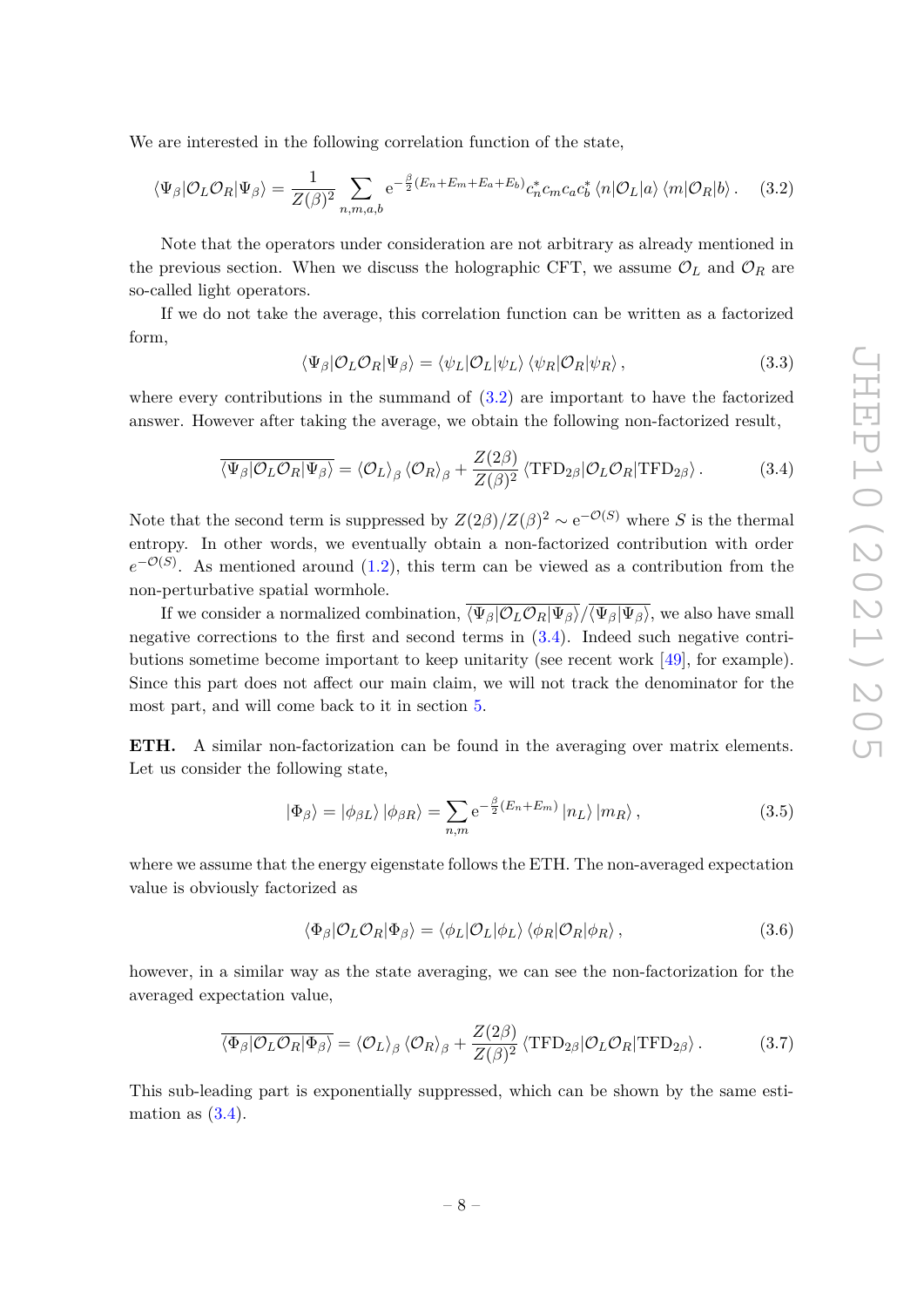**Time-averaging.** Here we consider another averaging, time-averaging. We will again see that this example shows the correlation between two sides. However, the details of the expression of the exponentially suppressed part are different from the above two examples.

Let us consider a product state composed of two states,

<span id="page-9-2"></span>
$$
|\Psi(t)\rangle \equiv |\psi_L(t)\rangle |\psi_R^*(t)\rangle
$$
\n(3.8)

where

$$
|\psi_L(t)\rangle = Z(\beta)^{-\frac{1}{2}} \sum_n e^{-\frac{\beta}{2}H_L} e^{-iH_L t} |n_L\rangle, \qquad (3.9)
$$

$$
|\psi_R^*(t)\rangle = Z(\beta)^{-\frac{1}{2}} \sum_m e^{-\frac{\beta}{2}H_R} e^{iH_Rt} |m_R\rangle, \qquad (3.10)
$$

where  $H_R \equiv 1 \otimes H^T$  and  $H_L \equiv H \otimes 1$ .

The two-point function has the following spectral decomposition,

$$
\langle \Psi(t) | \mathcal{O}_L \mathcal{O}_R | \Psi(t) \rangle = \sum_{n,m} e^{-\frac{\beta}{2} (E_n + E_m)} \langle m | \mathcal{O}_L | n \rangle e^{i(E_m - E_n)t}
$$

$$
\times \sum_{k,l} e^{-\frac{\beta}{2} (E_k + E_l)} \langle k | \mathcal{O}_R | l \rangle e^{-i(E_k - E_l)t}
$$

$$
\equiv \sum_{m,n,k,l} D_{(m,n,k,l)}(\beta) e^{i[(E_m - E_n) - (E_k - E_l)]t} \tag{3.11}
$$

Thus, if we integrate the correlation function over time, only the part of the spectrum  ${E_n}$ satisfying

<span id="page-9-1"></span><span id="page-9-0"></span>
$$
(E_m - E_n) - (E_k - E_l) = 0 \tag{3.12}
$$

contribute to the sum. Apparently this contribution fixes one of the four sums in [\(3.11\)](#page-9-0). However it is not obvious that there always be a set of four energy eigenvalues satisfying the condition [\(3.12\)](#page-9-1). For instance, it is widely believed that in generic energy spectrum of a chaotic system, the condition is satisfied only when two of these eigenvalues agree,

$$
(E_m - E_n) - (E_k - E_l) = 0 \to \begin{cases} E_m = E_n, E_k = E_l, & \text{or} \\ E_m = E_k, E_n = E_l. \end{cases}
$$
(3.13)

This is known as non-resonance condition. See [\[50](#page-25-15)[–55\]](#page-26-0) and references therein for the detail.

Once the condition is used, the time averaged two-point function is given by

$$
\overline{\langle \psi_{LR}(t) | O_L O_R | \psi_{LR}(t) \rangle} = \langle O_L \rangle_{\beta} \langle O_R \rangle_{\beta} + \frac{Z(2\beta)}{Z(\beta)^2} \text{tr} \left( O_L O_R \left( \rho_{LR}^{(\text{TFD})}(2\beta) - \rho_{LR}^{(\text{TMD})}(2\beta) \right) \right), \tag{3.14}
$$

where we define the thermo mixed double(TMD) state  $[32, 56]$  $[32, 56]$  $[32, 56]$  as

$$
\rho_{LR}^{(\text{TMD})}(\beta) \equiv \frac{1}{Z(\beta)} \sum_{n} e^{-\beta E_n} |n_L n_R\rangle \langle n_L n_R|.
$$
\n(3.15)

See also recent studies [\[33,](#page-25-3) [57–](#page-26-2)[59\]](#page-26-3) for holographic properties of the TMD state. Note that in two-dimensional CFTs, we can approximate  $\log Z \simeq \frac{\pi^2}{3}$ 3 *c*  $\frac{c}{\beta}$ ,  $S \simeq \frac{2}{3}$  $\frac{2}{3}\pi^2 \frac{c}{\beta}$  and  $E \simeq \frac{\pi^2}{3}$ 3  $\frac{c}{\beta^2}$  in the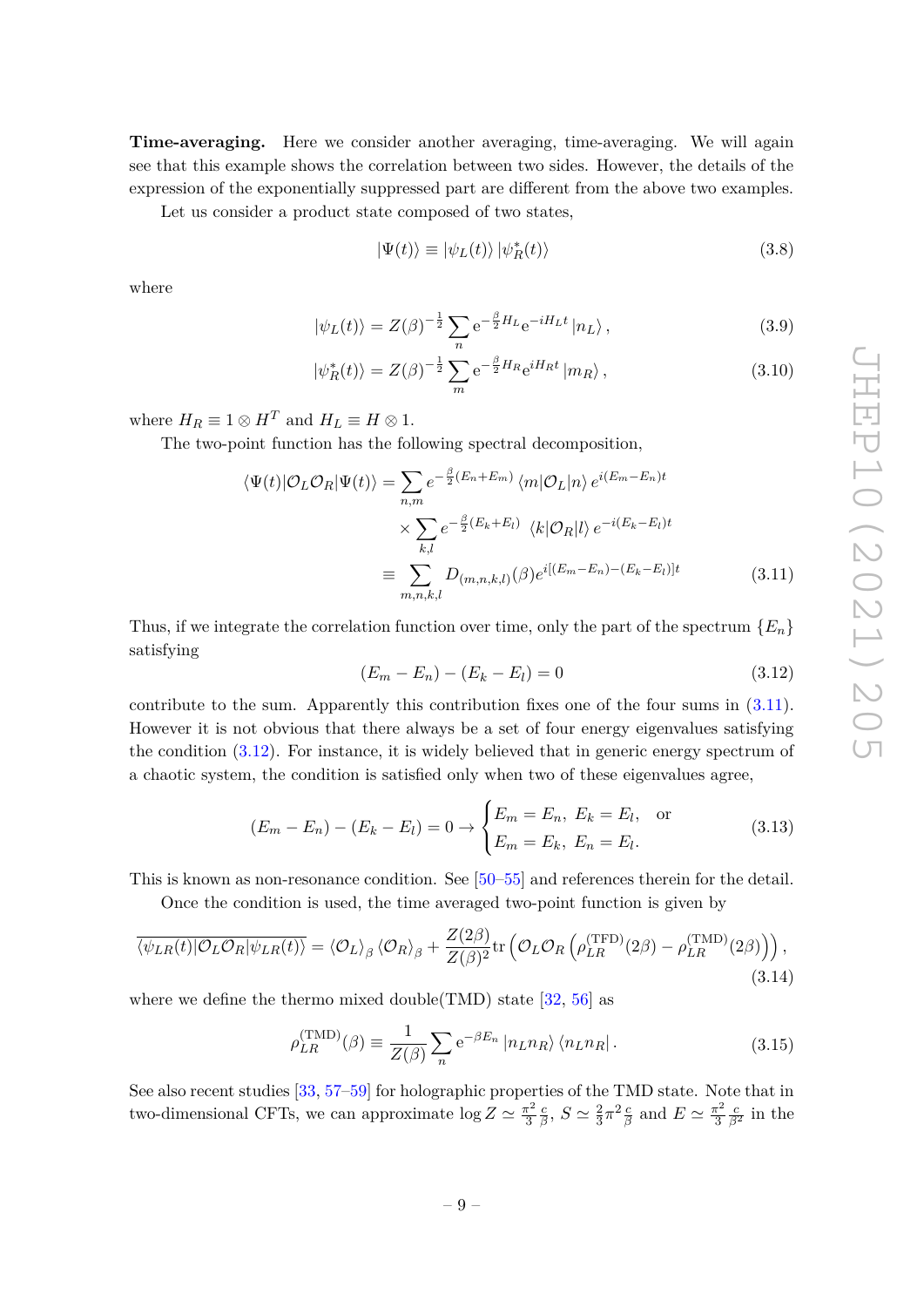thermodinamic limit. Therefore, the prefactor can be re-expressed by  $Z(2\beta)/Z(\beta)^2 \simeq e^{-\frac{3}{4}S}$ . When we apply the ETH on the second term, we obtain

$$
\frac{Z(2\beta)}{Z(\beta)^2} \text{tr} \left( \mathcal{O}_L \mathcal{O}_R \left( \rho_{LR}^{(\text{TFD})}(2\beta) - \rho_{LR}^{(\text{TMD})}(2\beta) \right) \right) = \frac{Z(2\beta)}{Z(\beta)^2} \sum_{n \neq m} \frac{\langle n | O_L e^{-\beta H_L} | m \rangle \langle n | O_R e^{-\beta H_R} | m \rangle}{Z(2\beta)}
$$

$$
\leq \frac{Z(2\beta)}{Z(\beta)^2} \frac{Z(\beta)^2}{Z(2\beta)} \max_{n \neq m} \langle n | O_L | m \rangle \langle n | O_R | m \rangle
$$

$$
= \mathcal{O}(e^{-S(E)}). \tag{3.16}
$$

The second term is exponentially small compared to the first term.

Note that while the time-averaging also leads to the non-factorization, the sub-leading part is different from the state averaging (or the ETH) [\(3.4\)](#page-8-1) and [\(3.7\)](#page-8-2). That is, the subleading part depends on a choice of ensemble.

#### <span id="page-10-0"></span>**3.2 ER from classical correlations**

Here we discuss how our results in the previous section can be interpreted as spatial wormholes and their origin as classical correlations. In the previous section, we saw that the correlation function after averaging does not get factorized completely. These results have the following structure,

<span id="page-10-1"></span>
$$
\overline{\langle \psi_{LR}(t) | \mathcal{O}_L \mathcal{O}_R | \psi_{LR}(t) \rangle} = \langle \mathcal{O}_L \rangle_{th} \langle \mathcal{O}_R \rangle_{th} + e^{-\alpha S} D. \tag{3.17}
$$

In the above expression,  $\alpha$ , D depend on the choice of averaging and stand for the nonfactorized contribution. The correlation generated in this way is small, in the sense it is proportional to  $e^{-\mathcal{O}(S)}$ , where *S* is the thermal entropy associated to the inverse temperature  $\beta$  in the state as in  $(3.1)$  or  $(3.5)$ .

Through the AdS/CFT correspondence, we can interpret this result from the bulk AdS gravity point of view. Imagine that we compute this two-point correlation function from the gravity side through the bulk to boundary dictionary, in terms of the bulk path integral in the weak coupling limit  $G_N \to 0$ , and picking up the gravitational saddle points. The leading order in *G<sup>N</sup>* gives the factorized result, and it indicates that the leading bulk saddle is disconnected and consists of two disjoint pieces. The second term in [\(3.17\)](#page-10-1) which gives the correlation between two systems is coming from another saddle, because it is of order  $e^{-1/G_N}$ . Therefore, it is natural to interpret that this second term is related to the regularized length of geodesic *L* connecting two boundaries in this new saddle, i.e., the second term is proportional to  $e^{-L}e^{-S}$ . The finiteness of *L* implies two boundaries are connected in the new saddle. Said differently, the bulk geometry contains a spatial wormhole. In particular for TPQ state, the non-perturbative piece is given by the twopoint function of the TFD state with the inverse temperature  $\beta$ .

We should also emphasize that different averaging procedures on the boundary lead to diffrerent values of the non-perturbative piece, although leading order in *G<sup>N</sup>* is always the same factorized result. This indicates that different averaging in the boundary CFT leads to different spatial wormholes in the bulk. In other words, the bulk spatial wormhole is highly depending on the specific averaging procedure on the boundary.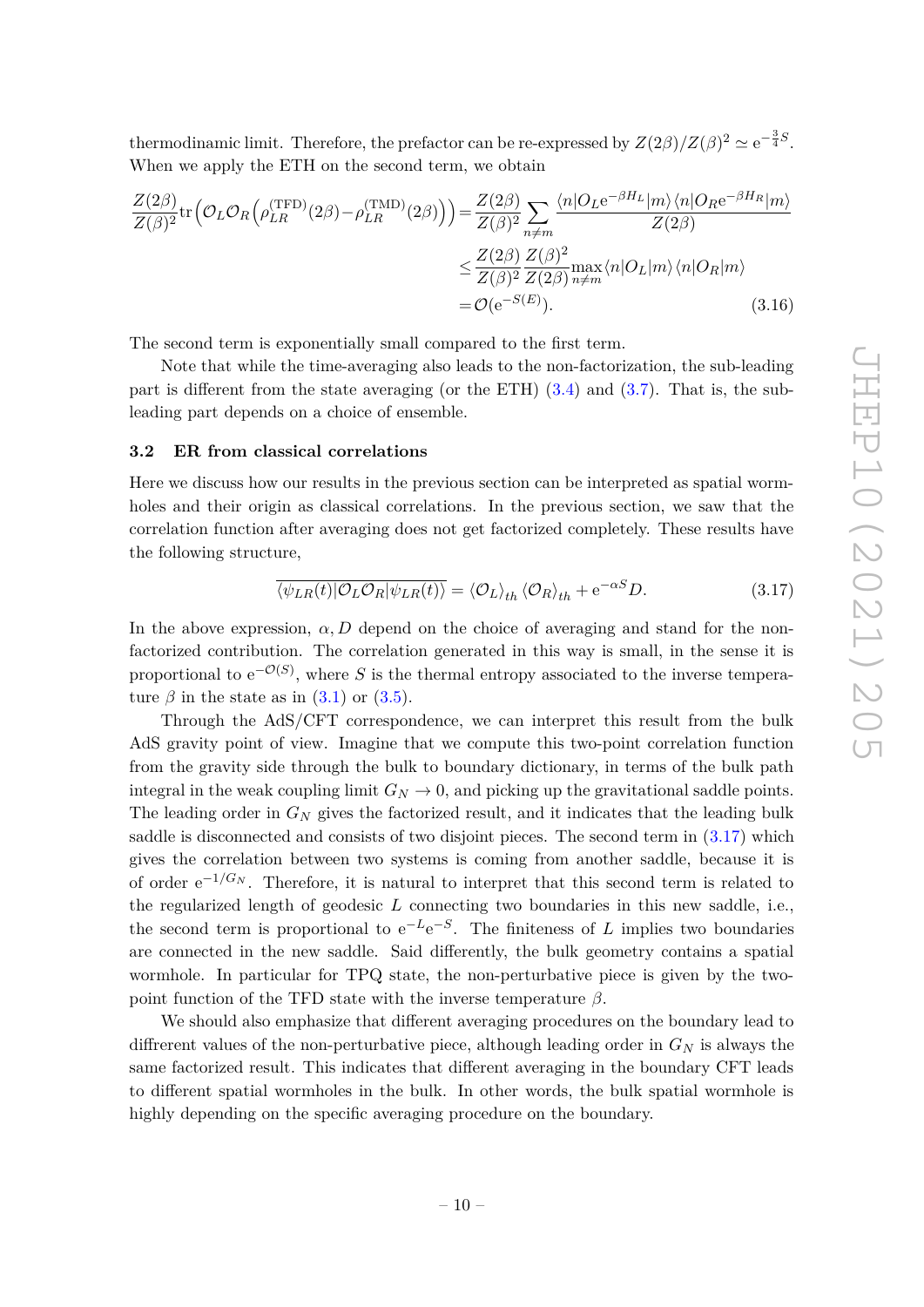It is also important to point out that the spatial wormholes we have been discussing so far are created by classical correlations. This is because the state can be prepared only by LOCCs which do not generate quantum entanglement. Let us take the TPQ state  $|\Psi\rangle = |\psi_{\beta L}\rangle \otimes |\psi_{\beta R}^*\rangle$ , for example. To prepare the state, we fix the set of random variables  ${c_n}$ , then sending the set to Alice and Bob living in the left CFT and the right CFT by classical communication. Thus, correlation of the random coefficients between  $|\psi_{BL}\rangle$  and  $|\psi_{BR}\rangle$ , which was the key to see the correlation, can be achieved in this way. Obviously, we cannot obtain the similar wormholes if we started from a product state  $|\psi_L\rangle |\phi_R\rangle$ , where  $|\psi_L\rangle$  and  $|\phi_R\rangle$  depend on independent random variables.

#### <span id="page-11-0"></span>**3.3 Entanglement entropy**

Since the state discussed so far is factorized, the two systems are not entangled at all, in the fine-grained picture. On the other hand, averaging over the coefficients  $\{c_n\}$  generates TFD like correlation between two systems and that generates the Einstein-Rosen bridgelike geometry from the gravity point of view. Therefore, it would be natural to ask whether the resulting geometry can be viewed as a macroscopic wormhole, and if it cannot, how it is different from the ordinary classical Einstein-Rosen bridge.

Motivated by this, in this section we would like to evaluate the entanglement entropy of our coarse-grained states. We remark that the rule to evaluate the entropy here is, first coarse-graining the state by taking the random averages for all coefficients  ${c_n}$ , and evaluate the entanglement entropy for such a coarse-grained state. In the later discussion section [5,](#page-19-2) we will also make some remarks on how the entanglement entropy changes if we compute it in reverse order; writing the relevant quantities in the fine-grained picture, i.e. keeping all coefficients  $\{c_n\}$ , then taking the random average at the very end of the calculation.

We will evaluate the entanglement entropy for the following coarse-grained state, which can be written as a linear combination of the product of thermal states and the TFD states obtained by averaging  $(3.1)$ ,

$$
\overline{\rho_{LR}} = \overline{\ket{\Psi_{\beta}}\bra{\Psi_{\beta}}}/\overline{\bra{\Psi_{\beta}}\Psi_{\beta}}
$$
\n(3.18)

$$
= p_1 \rho_{\beta L} \otimes \rho_{\beta R} + p_2 |\text{TFD}_{2\beta} \rangle \langle \text{TFD}_{2\beta} | , \qquad (3.19)
$$

where

<span id="page-11-1"></span>
$$
p_1 = \frac{Z(\beta)^2}{Z(\beta)^2 + Z(2\beta)} \sim \mathcal{O}(1),\tag{3.20}
$$

$$
p_2 = \frac{Z(2\beta)}{Z(\beta)^2 + Z(2\beta)} \sim e^{-\mathcal{O}(S)}.
$$
\n(3.21)

We would like to estimate size of "cross-section" and length of "throat" of our wormhole via the entanglement entropy. In doing so, it is useful to remind that the von-Neumann entropy for a state  $\rho = \sum_i p_i \rho_i$  satisfies the following inequality (see [\[60\]](#page-26-4), for example),

$$
\sum_{i} p_i S(\rho_i) \le S(\rho) \le \sum_{i} p_i S(\rho_i) + \sum_{i} (-p_i \log p_i). \tag{3.22}
$$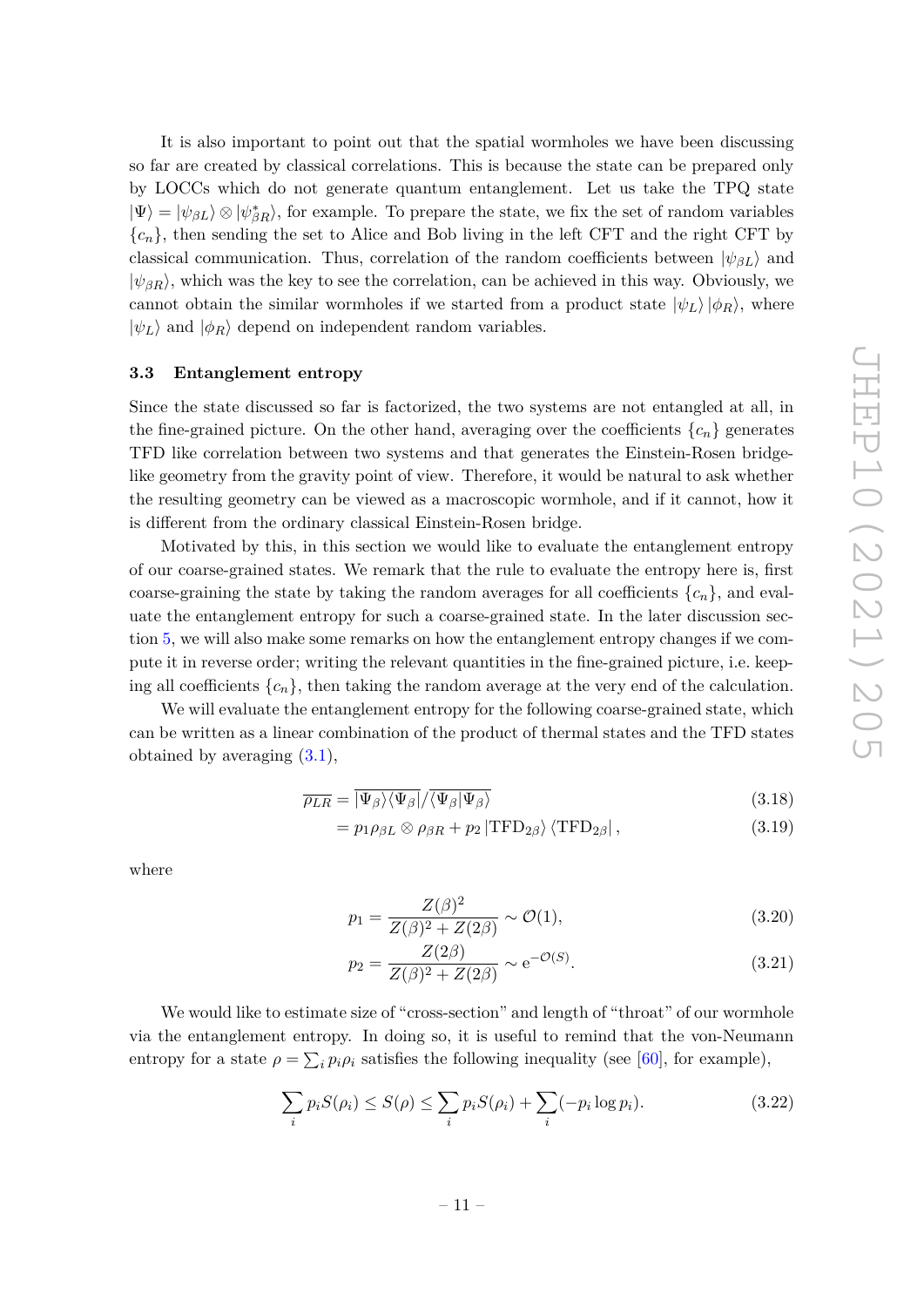Therefore, the  $S(\rho)$  is at most

<span id="page-12-1"></span>
$$
S(\rho) \stackrel{\text{max}}{=} \sum_{i} p_i S(\rho_i) + \sum_{i} (-p_i \log p_i). \tag{3.23}
$$

Thus, the maximal value of the entropy can be estimated as a sum of the entanglement entropy for each  $\rho_i$ . Each  $\rho_i$  can be considered to be dual to the semi-classical geometry, thus the entropy for each  $\rho_i$  gives the semi-classical contribution  $\mathcal{O}(G_N^{-1})$ . However, suggested by  $(3.23)$ , the contribution from each entropy is suppressed by  $p_i$ .

First, we discuss its cross-section that is estimated by entanglement entropy between *L* and *R*. The inequalities say that since each thermal state has an entropy of order  $G_N^{-1}$ , the resulting entanglement entropy between *L* and *R* is also of order  $G_N^{-1}$ . Therefore, at this point, we cannot conclude that our wormhole is non-perturbatively small, although it is clear that most of the contribution comes from the product state.

On the other hand, we can conclude length of the wormhole throat is nonperturbatively small even for the coarse-grained state. To be explicit, let us consider two-dimensional holographic CFT*L,R* on a compact space (i.e. circle) and trace over some part for each CFT, say  $\bar{A}_{L,R}$ . The resulting reduced density matrix for  $(3.19)$  is

<span id="page-12-2"></span>
$$
\overline{\rho_{A_L A_R}} = p_1 \rho_{1A_L A_R} + p_2 \rho_{2A_L A_R},\tag{3.24}
$$

where

$$
\rho_{1A_L A_R} = \text{tr}_{\bar{A}_L} \rho_{\beta L} \otimes \text{tr}_{\bar{A}_R} \rho_{\beta R},\tag{3.25}
$$

$$
\rho_{2A_L A_R} = \text{tr}_{\bar{A}_L \bar{A}_R} |\text{TFD}_{2\beta}\rangle \langle \text{TFD}_{2\beta} | \,. \tag{3.26}
$$

If we consider a time evolution at early time as  $[61]$ , the growth of wormhole, coming only from the second term of the right side of [\(3.24\)](#page-12-2), is captured by  $S(\rho_{2A_LA_R}) = \frac{\alpha}{4G_N}t$ , where  $\alpha$  is an order  $G_N^0$  coefficient. This is suppressed by  $e^{-\mathcal{O}(S)}$ . This implies that the contribution from the TPQ wormhole is at most order  $e^{-\frac{1}{G_N}}G_N^{-1}$ , hence not like the ordinary macroscopic wormhole.

#### <span id="page-12-0"></span>**3.4 A factorization puzzle**

The above discussion can be interpreted as a version of factorization problem based on spatial wormholes. Namely, although we started from a factorized state (product state), the averaging gives rise to a non-product contribution which can be viewed as a contribution from the spatial wormhole. This becomes sharp especially if we consider a charged operator  $\mathcal{O}_q$  whose thermal expectation value is vanishing (see also related work based on spacetime wormholes [\[18\]](#page-24-10)). On the one hand, we have

<span id="page-12-3"></span>
$$
\overline{\langle \psi_{\beta} | \mathcal{O}_q | \psi_{\beta} \rangle} = \langle \mathcal{O}_q \rangle_{\beta} = 0. \tag{3.27}
$$

On the other hand, we can prepare a particular pair of charged operators  $\mathcal{O}_q$  and  $\mathcal{O}_{q'}$  such that

$$
\overline{\langle \Psi_{\beta} | \mathcal{O}_{qL} \mathcal{O}_{q'R} | \Psi_{\beta} \rangle} = \overline{\langle \psi_{\beta L} | \mathcal{O}_{qL} | \psi_{\beta L} \rangle \langle \psi_{\beta R}^* | \mathcal{O}_{q'R} | \psi_{\beta R}^* \rangle}
$$
  
 
$$
\propto \langle \text{TFD}_{\beta} | \mathcal{O}_{qL} \mathcal{O}_{q'R} | \text{TFD}_{\beta} \rangle \neq 0.
$$
 (3.28)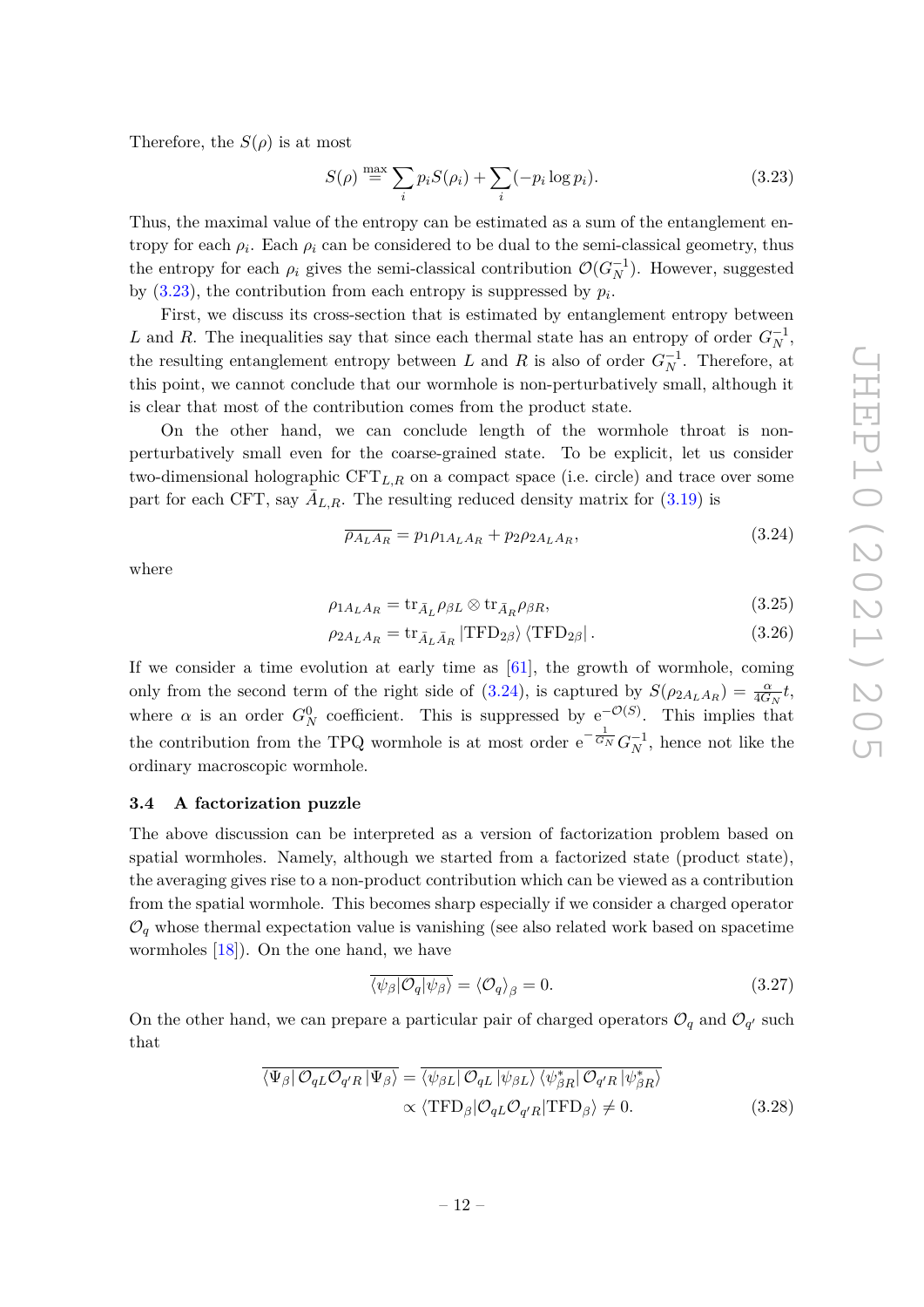The similar situation has been discussed by Harlow in [\[62\]](#page-26-6). That is, having a Wilson line penetrating a spatial wormhole seems at odds with the structure of a microscopic (physical) Hilbert space which should be factorized, but at the same time it is necessary to keep the gauge invariance. The proposed resolution is that if there are heavy charged degrees of freedom in the bulk UV Hilbert space, the Wilson line can be split into two pieces at the bifurcation surface. In particular, from the IR point of view, we cannot distinguish whether or not the Wilson line is terminated on the bifurcation surface.

Although our present example [\(3.28\)](#page-12-3) only involves a specific state, therefore it is not about the problem of factorization of Hilbert space itself, what we have demonstrated so far is quite reminiscent of it. In our example, the source of the puzzle is clear. When we coarsegrained, we neglected a bunch of off-diagonal elements (or non-self-averaging elements) in the original product states. In other words, in the coarse-grained picture, there are missing degrees of freedom which originally helped the state factorization. From this perspective, the missing degrees of freedom may be identified with so-called edge modes in gauge theory and gravity [\[63](#page-26-7)[–66\]](#page-26-8).

Such degrees of freedom can revive in the higher moment of correlation functions as these are more fine-grained observables. In the next section, we will link the missing degrees of freedom to spatial analog of "half-wormholes".

#### <span id="page-13-0"></span>**4 Higher moments and spatial half-wormholes**

In this section, we argue that a product state can have a similar structure to the "halfwormhole", which is first proposed in [\[35\]](#page-25-5).

To summarize briefly, we will see how TPQ states can split into self-averaging and nonself-averaging parts. Then, we will show a square of the non-self-averaging part indeed gives a spatial wormhole which is self-averaging. We will also discuss the entire calculations follow an analog of the "wormhole Wick theorem" and hold a similar structure as (spacetime) half-wormholes.

## <span id="page-13-1"></span>**4.1 Review of half-wormhole**

Here we will briefly summarize the results in [\[35\]](#page-25-5) and introduce the concept of half wormhole.

To see how the factorization problem is resolved, an interesting toy model was provided by Saad, Shenker, Stanford and Yao (called as SSSY model). They considered following finite dimensional Grassman integral,

$$
z = \int d^N \psi \ e^{i^{\frac{q}{2}} \sum_{1 \le i_1 \le \dots \le i_q \le N} J_{i_1, i_2, \dots, i_q} \psi_{i_1, i_2, \dots, i_q}}, \qquad \psi_{i_1, i_2, \dots, i_q} \equiv \psi_{i_1} \psi_{i_2} \cdots \psi_{i_q}, \qquad (4.1)
$$

which is structurally similar to the SYK partition function, except the fact that the time direction is reduced to a point. In the same way as the standard SYK, the average is taken over the *J* tensor, which follows the Gaussian distribution. In this model, the average of *z* vanishes,  $\langle z \rangle = 0$ , therefore, the wormhole contribution can be dominant in the average  $\langle z_L z_R \rangle$ , due to the absence of the disconnected part. They showed that those saddle points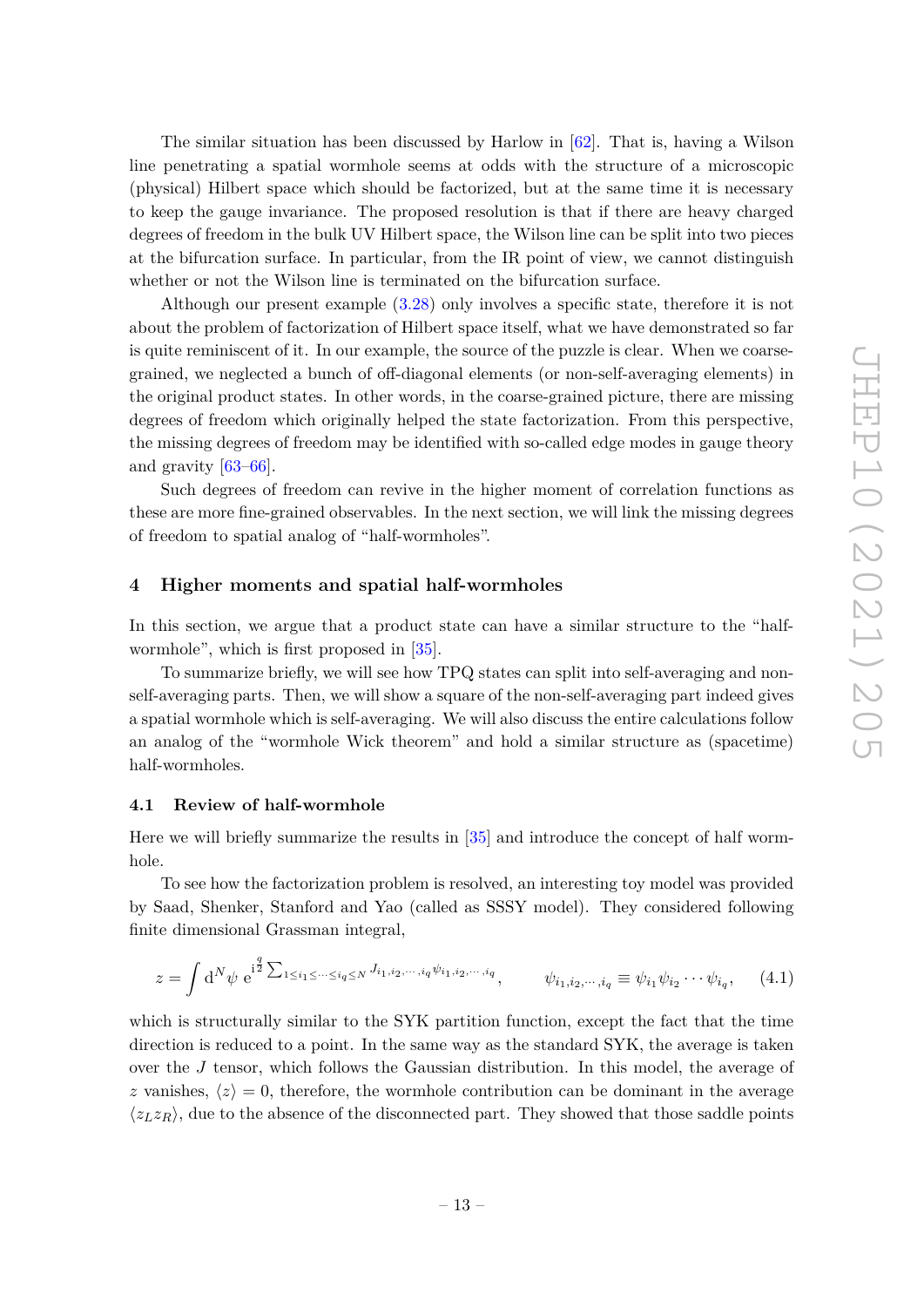can be really interpreted as "wormhole saddle point". Their approach is as follows. The starting point is the expression,

$$
z_L z_R = \int d^N \psi^L d^N \psi^R \ e^{\frac{i^q}{2} \sum_{1 \le i_1 \le \dots \le i_q \le N} J_{i_1, \dots, i_q} \left( \psi^L_{i_1, \dots, i_q} + \psi^R_{i_1, \dots, i_q} \right)}.
$$
 (4.2)

To study the connection between two systems, it is useful to introduce the following identity,

$$
1 = \int_{\mathbb{R}} dG_{LR} \delta \left( G_{LR} - \frac{1}{N} \sum_{i=q}^{N} \psi_i^L \psi_i^R \right) e^{\frac{N}{q} \left( G_{LR}^q - \left( \frac{1}{N} \sum_{i=q}^{N} \psi_i^L \psi_i^R \right)^q \right)}
$$
  

$$
= \int_{\mathbb{R}} dG_{LR} \int_{i\mathbb{R}} \frac{d\Sigma_{LR}}{2\pi i/N} e^{-\Sigma_{LR} \left( NG_{LR} - \sum_{i=q}^{N} \psi_i^L \psi_i^R \right)} e^{\frac{N}{q} \left( G_{LR}^q - \left( \frac{1}{N} \sum_{i=q}^{N} \psi_i^L \psi_i^R \right)^q \right)},
$$
(4.3)

where  $G_{LR}$  and  $\Sigma_{LR}$  are called "collective fields". If we evaluate the averaged partition function  $\langle z_L z_R \rangle$  by inserting this identity, we obtain

$$
\langle z_L z_R \rangle = \int_{\mathbb{R}} \mathrm{d}g \int_{i\mathbb{R}} \frac{\mathrm{d}\sigma}{2\pi i/N} e^{N \left( \log \left( i e^{-\frac{i\pi}{q}} \sigma \right) - i\sigma g - \frac{1}{q} g^q \right)},\tag{4.4}
$$

where we introduced "rotated" collective fields,

$$
\Sigma_{LR} = i e^{-\frac{i\pi}{q}} \sigma, \qquad G_{LR} = e^{\frac{i\pi}{q}} g. \tag{4.5}
$$

From this expression, we can find that the saddles in the large *N* limit are located on a unit circle  $|\sigma|=1$ . Roughly speaking, these collective fields represent a correlation between two systems *L* and *R* (that is, the saddle at  $\sigma = 0$  corresponds to the disconnected geometry without wormhole and the saddles away from the origin correspond to connected, or "wormhole", saddles), because in the full SYK model *GLR* is interpreted as the propagator between *L* and *R*.

In [\[35\]](#page-25-5), they were mainly interested in the "non-averaged" partition function  $z_L z_R$ , and its saddle points. Again by writing the partition function in terms of an integral over the collective fields, they found two types of saddle points. One of them is the wormhole saddles distributed on the unit circle  $|\sigma| = 1$ , which also appear in  $\langle z_L z_R \rangle$ . This implies that these saddles are also saddles of the non-averaged partition function,  $z_L z_R \supset \langle z_L z_R \rangle$ . Furthermore, there is another type of saddle point localized at  $\sigma = 0$ , whose contrubution is denoted by  $\Phi(0)$ . They call this saddle as "half-wormhole". Since the half-wormhole saddle strongly depends on the coupling  $J_{1_1\cdots i_q}$ , the contribution of this saddle disappears in the averaged partition function  $\langle z_L z_R \rangle$ . For this reason, this saddle is sometimes referred to as non self-averaging point. In contrast to this, an ordinary wormhole saddle is called a self-averaging point. The existence of half-wormhole saddle is manifested in  $\langle z_L z_R z_L z_R \rangle$ , where  $L, R$  are the original systems of our interest and  $L', R'$  are the auxiliary systems. In the large *N* limit, we can find the decomposition by the Wick contraction,

<span id="page-14-0"></span>
$$
\langle z_L z_R z_{L'} z_{R'} \rangle = \langle z_L z_R \rangle \langle z_{L'} z_{R'} \rangle + \langle z_L z_{L'} \rangle \langle z_R z_{R'} \rangle + \langle z_L z_{R'} \rangle \langle z_{L'} z_R \rangle. \tag{4.6}
$$

The saddle points on  $|\sigma|=1$  only reproduce the first term. It implies that the non-averaged partition function *zLz<sup>R</sup>* should have other saddles.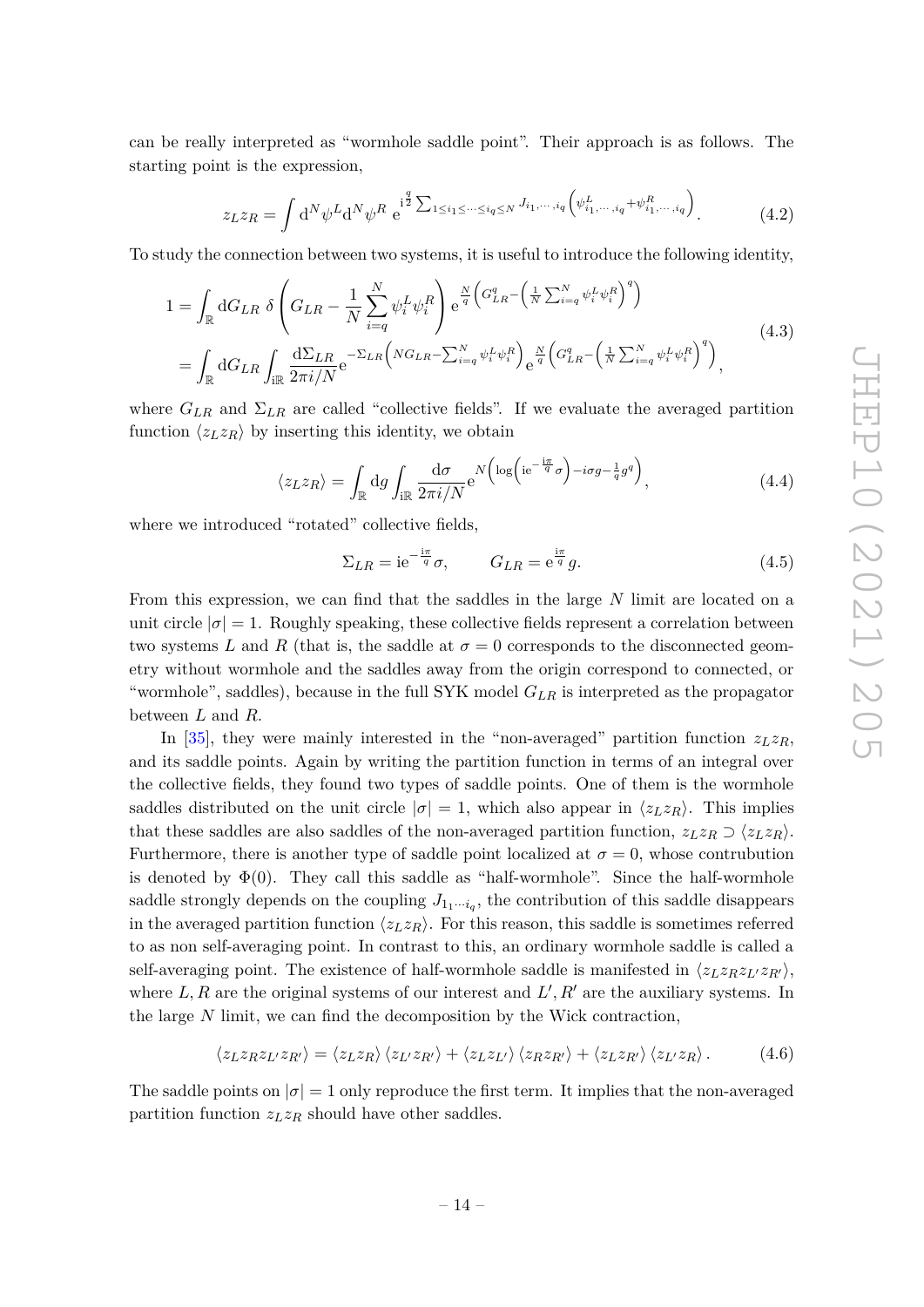They proposed that  $z_L z_R$  can be well-approximated by wormhole and half-wormhole saddles,  $\langle z^2 \rangle + \Phi(0) (\equiv \mathbf{z}^2)$ . For this to be true, the error  $\langle (z^2 - \mathbf{z}^2)^2 \rangle$  should be small. In [\[35\]](#page-25-5), they checked that this error is indeed suppressed, which ensures the proposal that these two saddles are enough to approximate  $z_L z_R$ ,

$$
z^2 \simeq \langle z^2 \rangle + \Phi(0). \tag{4.7}
$$

Note that, from  $(4.6)$ ,  $z^2$  is expected to have the following suggestive form

<span id="page-15-4"></span>
$$
z^2 \simeq \langle z^2 \rangle + : z^2 ; \tag{4.8}
$$

where we define :  $z^2$  : as the normal ordered product, which follows the Wick theorem, except that we exclude a self-contraction (for example,  $\langle : z_A z_B :: z_C z_D : \rangle =$  $\langle z_A z_C \rangle \langle z_B z_D \rangle + \langle z_A z_D \rangle \langle z_B z_C \rangle$ ). This structure can also be found in a direct calculation of  $z^2$  itself  $[36]$ . Note also that the name "half-wormhole" comes from the reason that if we focus on the original systems  $L, R$  in  $(4.6)$ , the second and third term corresponds a remnant of the wormhole to the auxiliary systems  $L', R'$ . In the next section, we will show that a product state can have a similar structure, a decomposition into the wormhole and half-wormhole contributions.

#### <span id="page-15-0"></span>**4.2 Spatial half-wormholes**

In this section, we would like to show that an analog of the half-wormholes also appears in the system with state averaging discussed in the previous sections. That is, (1) we have a non-self-averaging contribution in a single TPQ state that, given more than one copy, produces new self-averaging contributions (spatial wormholes). (2) Furthermore, it satisfies the "wormhole Wick theorem".

#### <span id="page-15-1"></span>**4.2.1 Wormhole Wick theorem**

As a warm-up exercise, let us revisit a single TPQ state,

$$
\rho(c,\beta) \equiv |\psi\rangle\langle\psi| = \frac{1}{Z(\beta)} \sum_{nm} e^{-\frac{\beta}{2}E_n} e^{-\frac{\beta}{2}E_m} c_n c_m^* |n\rangle\langle m|.
$$
 (4.9)

The goal is to split it into the self-averaging part and non-self-averaging part. To this end, we write

<span id="page-15-2"></span>
$$
c_n c_m^* = \overline{c_n c_m^*} + : c_n c_m^* : . \tag{4.10}
$$

Here we defined "normal ordering" of the random valuables :  $c_n c_m^* := c_n c_m^* - \overline{c_n c_m^*}$ . In fact, this normal ordering follows the standard rule, i.e., summing over all possible Wick contractions except for the self-interaction. For example,

$$
\overline{:c_nc_m^*:=0.}\tag{4.11}
$$

$$
\overline{c_n c_m^* :: c_p c_q^*} := \overline{c_n c_q^*} \cdot \overline{c_m c_p^*} = \delta_{n,q} \delta_{m,p}.
$$
\n(4.12)

It implies that  $: c_n c_m^* : \text{can be thought of as a random variable with zero mean and unit.}$ variance. For this reason, we denote

<span id="page-15-5"></span><span id="page-15-3"></span>
$$
R_{nm} \equiv: c_n c_m^* : . \tag{4.13}
$$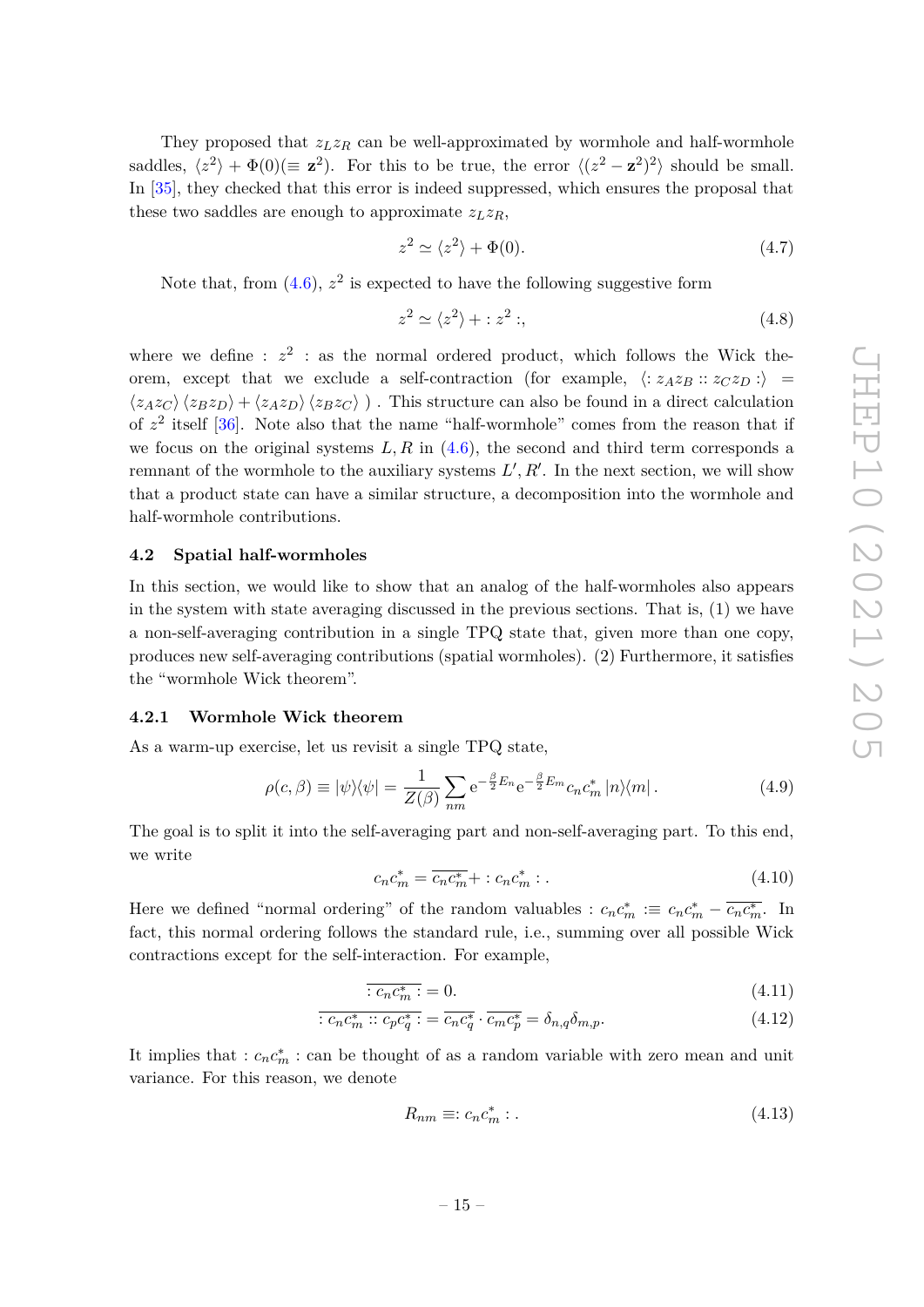By using this expression, we can rewrite TPQ doubled state as

$$
\rho_{LR}(c,\beta) = |\psi_L\rangle\langle\psi_L| \otimes |\psi_R^*\rangle\langle\psi_R^*| = \sum_{nm} e^{-\frac{\beta}{2}(E_n + E_m + E_a + E_b)} c_n c_m^* c_a^* c_b |n_L a_R\rangle\langle m_L b_R|.
$$
 (4.14)

To see the structure of it, again let us compute the average of the two point function,

$$
\text{Tr}(\rho_{LR}(c,\beta)\mathcal{O}_L\mathcal{O}_R). \tag{4.15}
$$

We would like to reproduce the result  $(3.4)$  by using  $(4.10)$ – $(4.12)$ . To this end, we need to compute

<span id="page-16-0"></span>
$$
\overline{c_n c_m^* c_a c_b^*} = \overline{c_n c_m^*} \cdot \overline{c_a c_b^*} + \overline{\cdot c_n c_m^* :: c_a c_b^* :}
$$
\n
$$
(4.16)
$$

The first term gives a "self-loop" in the summand,

$$
\overline{\text{(the first term in (4.16))}} = \delta_{n,m}\delta_{a,b},\tag{4.17}
$$

and results in a product of thermal expectation values,  $\langle O_L \rangle_\beta \langle O_R \rangle_\beta$ . The second term is just given by [\(4.12\)](#page-15-3). Thus, for few-body operators, the averaged density matrix is given by

$$
\overline{\rho_{LR}(c,\beta)} = \rho_L(\beta) \otimes \rho_R(\beta) + \frac{Z(2\beta)}{Z(\beta)^2} \rho_{LR}^{(\text{TFD})}(2\beta), \tag{4.18}
$$

where we defined  $\rho_{L,R}(\beta)$  as the canonical ensemble,

$$
\rho_{L,R}(\beta) \equiv \frac{1}{Z(\beta)} \sum_{n} e^{-\beta H} |n_{L,R}\rangle \langle n_{L,R}|.
$$
\n(4.19)

The second term explains the spatial wormhole contributions as we have already discussed in section [3.](#page-7-0) In this way, as more copies of the state are introduced, more wormhole contributions that connect originally disconnected systems appear.

This re-derivation manifests the following: each TPQ state  $\rho_{L,R}(c,\beta)$  consists of a selfaveraging part  $\overline{c_n c_m^*} = \delta_{n,m}$  and a non-self-averaging part :  $c_n c_m^* := R_{nm}$ . In particular, the "square of *Rnm*" gives a standard spatial wormhole (an Einstein Rosen bridge), a new self-averaging contribution according to the Wick theorem.

The argument so far motivates us to write our TPQ state as

$$
\rho(c,\beta) = \rho(\beta) + : \rho(c,\beta) ; \qquad (4.20)
$$

where  $\rho(\beta)$  is a thermal state with inverse temperature  $\beta$  and we defined the remaining piece as :  $\rho(c, \beta)$  :,

$$
: \rho(c,\beta) := \frac{1}{Z(\beta)} \sum_{nm} e^{-\frac{\beta}{2}(E_n + E_m)} R_{nm} |n\rangle\langle m|
$$
 (4.21)

Inspired by the spacetime half-wormhole argument, one may naively illustrate the bulk counterpart of the non-self-averaging part as

$$
:\rho(c,\beta):\stackrel{?}{\simeq} \qquad \qquad (4.22)
$$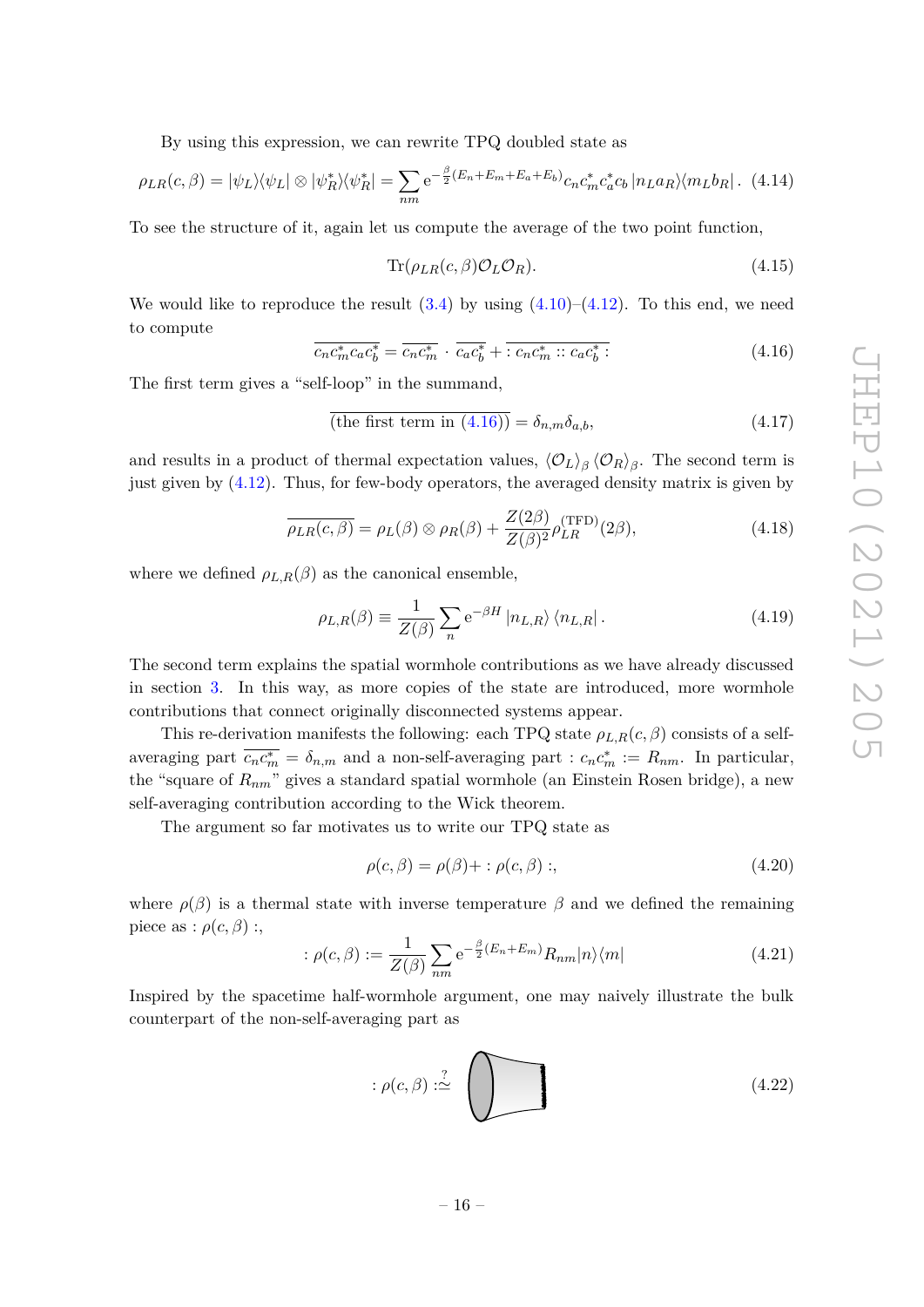Note that the circular direction is just a spatial direction, not a Euclidean time. Based on this naive speculation, the simplest wormhole Wick theorem, which motivated us to call :  $\rho(c, \beta)$ : "spatial half-wormhole", may be illustrated as **+ +**



**+ <sup>+</sup>** the non-self-averaging part of single state(or partition function) "half-wormhole" although From this simple calculation (and naive pictorial reason), perhaps it is more natural to call now the corresponding self-averaging part is the disk contribution, not the wormholes.

Of course, the above cartoon is speculative. The precise bulk interpretation of :  $\rho(c, \beta)$ : itself is still unclear. An interesting possibility is that the end of the bulk (fuzzy part of the cartoon) may be identified with the gravity edge modes at the semi-classical level. Recently, a bulk candidate of (spacetime) half-wormholes has been proposed in [\[39\]](#page-25-16). It would be an interesting future direction to find Lorentzian analog of such a bulk geometry, perhaps along the line of [\[67\]](#page-26-9).

# <span id="page-17-0"></span>**+ + 4.2.2 Spatial half-wormholes from TPQ**

In [\[35\]](#page-25-5), they simplified the SYK model by reducing the time direction to one point, where the wormhole can be dominant saddle. In this section, we consider an analog of this simplification. As we have shown in the previous subsection, the averaged state has two contributions,

<span id="page-17-2"></span>
$$
\overline{\rho_{LR}(c,\beta)} = \rho_L(\beta) \otimes \rho_R(\beta) + \frac{Z(2\beta)}{Z(\beta)^2} \rho_{LR}^{(\text{TFD})}(\beta), \tag{4.24}
$$

The first term corresponds to a disk contribution and the second corresponds to a wormhole, compared to the SYK model case. For the comparison with the SYK model with one time point, let us focus on the case where the self-loop contributions (such as  $\rho_L$  and  $\rho_R$ ) are negligible. In our example, this is realized in correlation functions of operators which are not associated with conserved charges.<sup>[7](#page-17-1)</sup>

In such a correlation function, the expectation value in the canonical ensemble vanishes, therefore the wormhole contribution can be dominant like the SSSY model. If we strip off the effective structure of the density matrix [\(4.24\)](#page-17-2) within the correlation function, we obtain

$$
\overline{\rho_{LR}(c,\beta)} = \frac{Z(2\beta)}{Z(\beta)^2} \rho_{LR}^{\text{(TFD)}}(\beta). \tag{4.25}
$$

Now we are interested in whether there are other contributions in the non-averaged density matrix. For this purpose, it is useful to see the average of the squared quantity like  $(4.6)$ , by preparing a copy of the original system. By utilizing the Wick theorem for the random

<span id="page-17-1"></span> ${}^{7}$ Such a situation is also discussed in  $[68]$ , for example.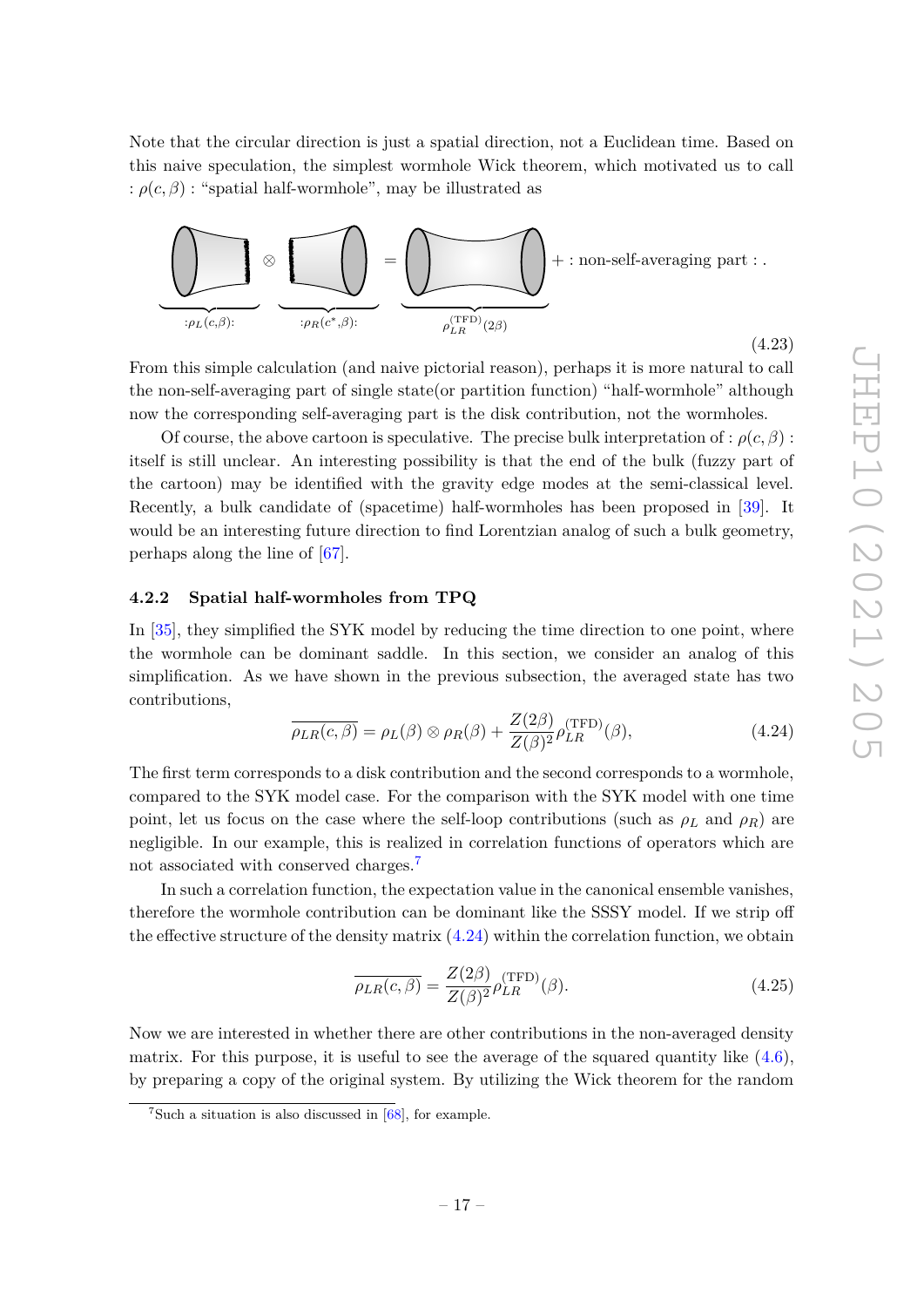variable  $R_{nm}$ , we can show that there are the following contributions in the average,<sup>[8](#page-18-0)</sup>

$$
\overline{\rho_{LR}(c,\beta)^2} = \left(\frac{Z(2\beta)}{Z(\beta)^2}\right)^2 \times \left(\rho_{LR}^{(\text{TFD})}(\beta) \otimes \rho_{L'R'}^{(\text{TFD})}(\beta) + \rho_{LR'}^{(\text{TFD})}(\beta) \otimes \rho_{L'R}^{(\text{TFD})}(\beta) + \rho_{LL'}^{(\text{TFD})}(\beta) \otimes \rho_{RR'}^{(\text{TFD})}(\beta)\right).
$$
\n(4.26)

Here we describe the original systems as  $L, R$  and the auxiliary systems as  $L', R'$ . This Wick theorem decomposition is completely analogous to  $(4.6)$ . The first term comes from the normal wormhole contribution. The second and third terms represent the wormhole between the original system and the auxiliary system, which can be thought of as half-wormhole contributions for the same reason explained below  $(4.8)$ . We should emphasize that these results are valid only for non-conserved quantities. Our motivation for this simplification was to discuss situations where wormholes would always be the dominant contributions as in [\[35\]](#page-25-5). We will generalize our argument to conserved quantities in section [4.3.](#page-19-1)

We can naturally expect that the non-averaged state  $\rho_{LR}(c,\beta)$  can be approximated by only these two contributions, wormhole and half-wormhole contributions. This motivates us to consider the following density matrix *ρ*

<span id="page-18-2"></span><span id="page-18-1"></span>
$$
\rho = \frac{Z(2\beta)}{Z(\beta)^2} \left( \rho_{LR}^{(\text{TFD})}(\beta) + : \rho_{LR}(c, \beta) : \right) \tag{4.27}
$$

where we abused the normal order symbol for simplicity, whose precise definition is

$$
\rho = \frac{1}{Z(\beta)^2} \sum_{n,m,a,b} e^{-\frac{\beta}{2}(E_n + E_m + E_a + E_b)} \overline{R_{nm} R_{ba}} |n_L a_R\rangle \langle m_L b_R|
$$
\n
$$
+ \frac{1}{Z(\beta)^2} \sum_{n,m,a,b} e^{-\frac{\beta}{2}(E_n + E_m + E_a + E_b)} : R_{nm} R_{ba} : |n_L a_R\rangle \langle m_L b_R|.
$$
\n(4.28)

This is completely analogous to  $(4.8)$  in the SSSY model (where  $\rho$  corresponds to  $z^2$ ). It is worth stressing that the inclusion of :  $\rho_{LR}(c, \beta)$  : recovers the factorized result for the expectation value before the averaging.

To justify that this is a good approximation, we need to estimate the error (like  $\langle (z^2 - \mathbf{z}^2)^2 \rangle$  in the SSSY model). Let us consider the error,

$$
(\text{Error}) = \rho_{LR}(c, \beta) - \rho,\tag{4.29}
$$

then we can show by a brute calculation,

$$
\overline{(\text{Error})^2} = \overline{(\rho_{LR}(c,\beta) - \rho)^2} = 0.
$$
\n(4.30)

Therefore, we can conclude that the product state  $(3.8)$  has a very similar structure as found in the SSSY model. Note that unlike in the SSSY model, the effective state [\(4.27\)](#page-18-1) is not just a good approximation but an exact expression.

<span id="page-18-0"></span><sup>8</sup>As we mentioned before, we focus only on conserved quantities. Therefore, what we are considering is

$$
\overline{\text{Tr}(\rho_{LR}(c,\beta)\mathcal{O}_L\mathcal{O}_R)\text{Tr}(\rho_{L'R'}(c,\beta)\mathcal{O}_{L'}\mathcal{O}_{R'})},
$$

and here we abbreviate it to avoid cumbersome expressions.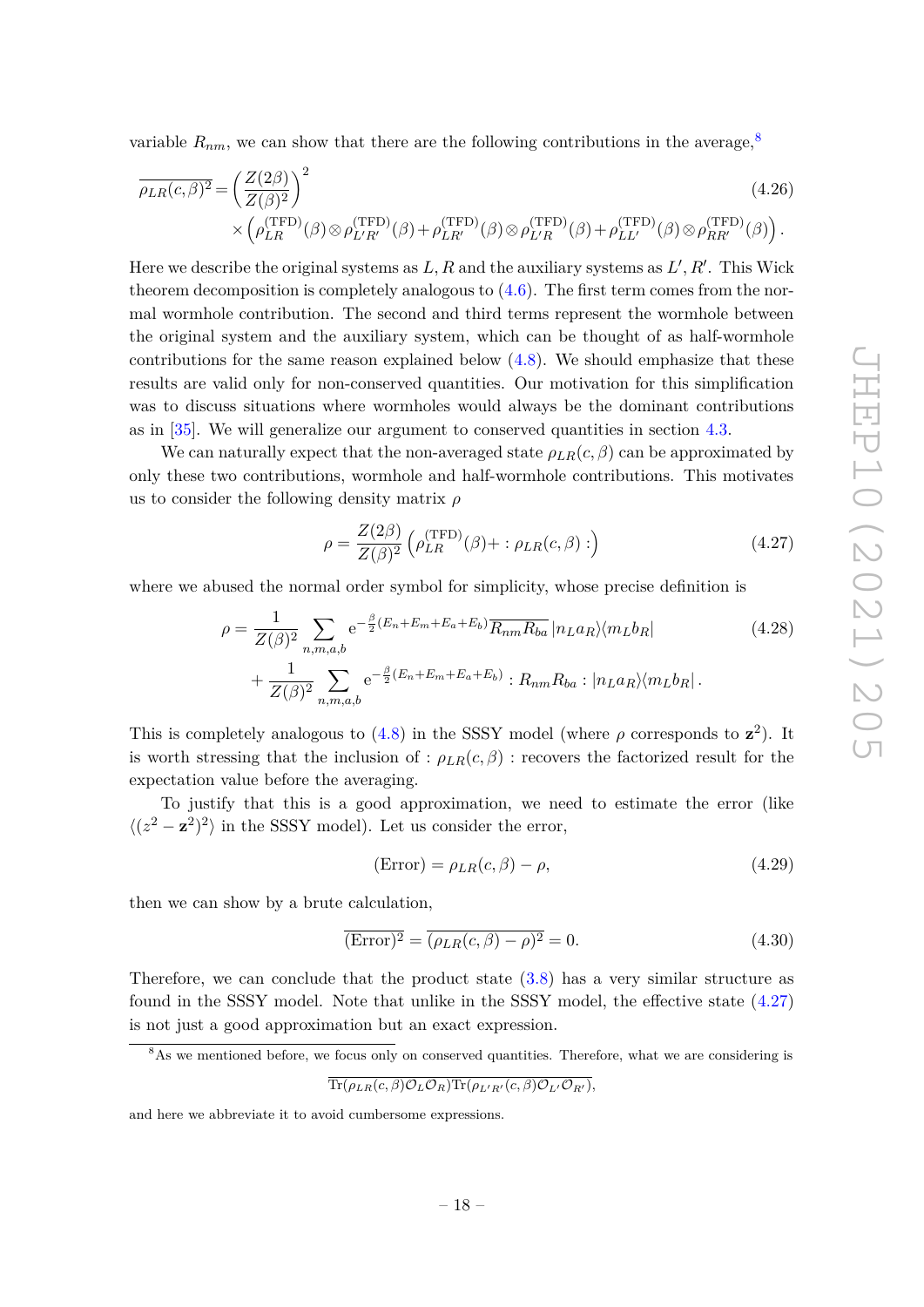There is an interesting subsequent work [\[36\]](#page-25-6), which states that the half-wormhole configuration automatically appears as an excitation of the wormhole, like the result [\[69\]](#page-26-11). It would be interesting to address this issue in our model.

#### <span id="page-19-0"></span>**4.2.3 Spatial half-wormholes from ETH**

Here, we will comment on the ETH viewpoint. As one can expect, the same structure can be found in the ETH. For simplicity, we again restrict observables to charged operators. Under these assumptions, in the same way as  $(4.26)$ , the ETH averaging of the squared quantity leads to the same half-wormhole contributions. Thus, we can conclude that the state  $\rho_{LR}(\beta)$  with ETH also has two contributions, wormhole contribution and half-wormhole contribution.

## <span id="page-19-1"></span>**4.3 Generalization to conserved quantities**

We have discussed the random product states and their connection to "spatial halfwormholes" contribution, especially for non-conserved quantities. In the rest of this section, we generalize it to conserved quantities.

<span id="page-19-4"></span>In particular, the contributions up to sub-sub leading order schematically become

$$
\overline{\langle \Psi_{\beta} | \mathcal{O}_{L} \mathcal{O}_{R} | \Psi_{\beta} \rangle \langle \Psi_{\beta} | \mathcal{O}_{L'} \mathcal{O}_{R'} | \Psi_{\beta} \rangle}
$$
\n
$$
\simeq \langle \mathcal{O} \rangle_{\beta}^{4} + 6 \frac{Z(2\beta)}{Z(\beta)^{2}} \langle \mathcal{O} \rangle_{\beta}^{2} \langle \text{TFD}_{2\beta} | \mathcal{O} \mathcal{O} | \text{TFD}_{2\beta} \rangle + 3 \frac{Z(2\beta)^{2}}{Z(\beta)^{4}} \langle \text{TFD}_{2\beta} | \mathcal{O} \mathcal{O} | \text{TFD}_{2\beta} \rangle^{2}, \quad (4.31)
$$

where we suppressed the subscript of subsystems for simplicity. Each numerical coefficient is easily understood as the number of possible Wick contractions which lead to the term, when we ignore the each label of subsystems. Interestingly, further higher order terms (not written here) can be understood as a generalization of the bra-ket wormholes [\[42,](#page-25-8) [43\]](#page-25-9). We discuss this aspect in the next section. It is also worth noting that the aforementioned higher order terms do not show up if we use the averaging over matrix elements as ETH. As already mentioned in section [2.2,](#page-6-0) this difference originates from the difference between the random vector  $c_n$  and the random matrix  $R_{nm}$ .<sup>[9](#page-19-3)</sup>

Notice that the second term of [\(4.31\)](#page-19-4) has only one wormhole connection. This contribution is more dominant than the two wormholes contribution. Since the ordinary SYK model should have a non-vanishing one-point function,  $\langle z \rangle \neq 0$ , we expect that a similar contribution should also appear if we generalize the results of the SSSY model to the ordinary SYK model.

## <span id="page-19-2"></span>**5 Discussion**

We have argued that the contribution of the spatial wormhole emerges when the classically correlated product state is coarse-grained. In particular, we have shown that the spatial analog of half-wormholes is a crucial contribution to solving the factorization puzzle caused

<span id="page-19-3"></span><sup>&</sup>lt;sup>9</sup>For example,  $\overline{R_{ab}R_{cd}R_{ef}}$  does vanish in ETH, while not in TPQ states. For the definition of  $R_{ab}$  in TPQ states, see equation [\(4.13\)](#page-15-5).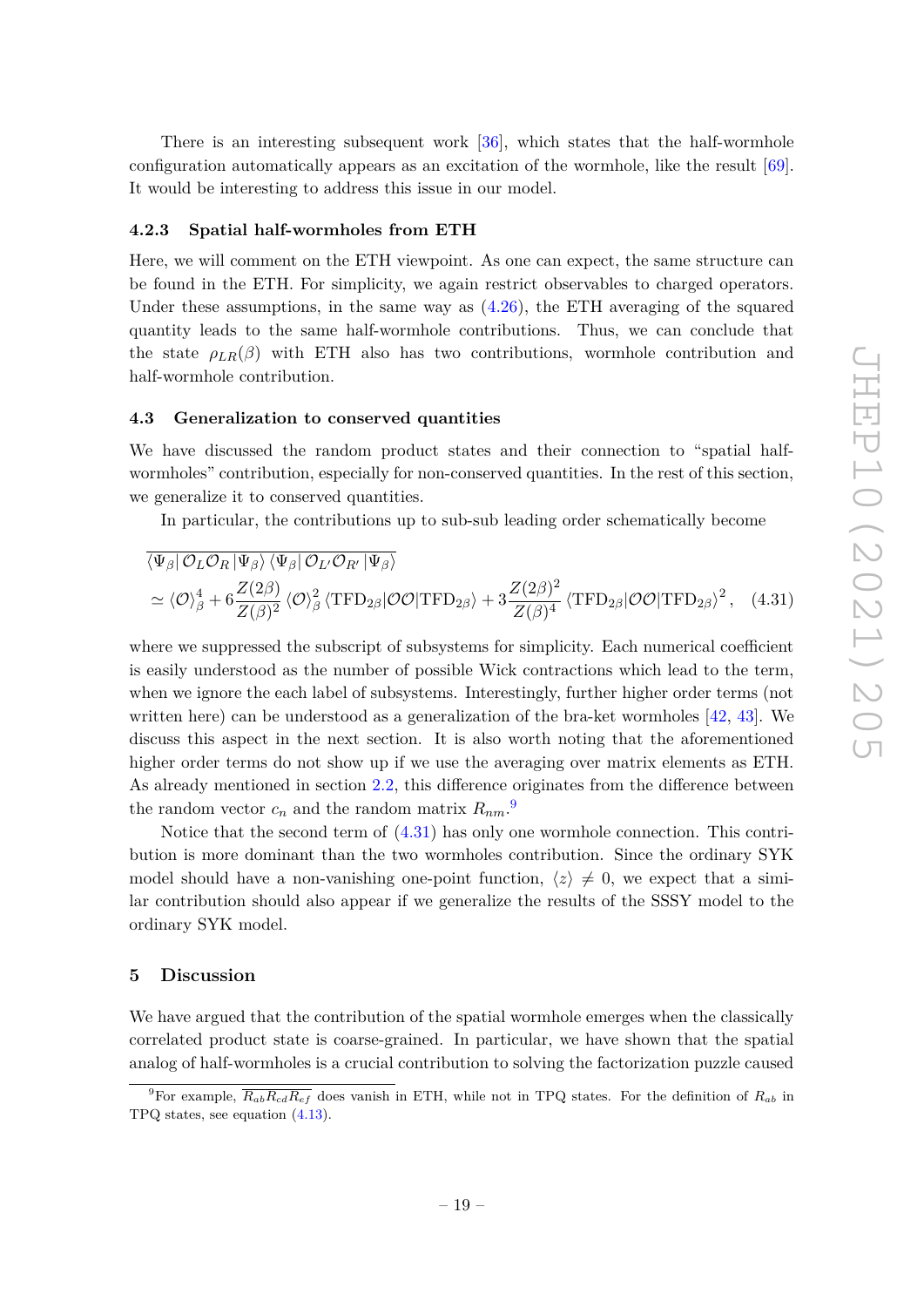by this wormhole. In the remainder of this paper, we discuss the ambiguities coming from choice of measure for the state averaging (i.e. coarse-graining) and a path-integral interpretation of our wormholes as a consequence of state averaging.

#### <span id="page-20-0"></span>**5.1 Ambiguities from choice of measure**

In this section, we discuss ambiguities coming from the choice of the measure for averaging. In this paper, we have been studying the product of the TPQ states,

$$
|\Psi_{\beta}\rangle = |\psi_{\beta L}\rangle |\psi_{\beta R}^{*}\rangle = \frac{1}{Z(\beta)} \sum_{n,m} e^{-\frac{\beta}{2}(E_{n} + E_{m})} c_{n} c_{m}^{*} |n_{L}\rangle |m_{R}\rangle, \qquad (5.1)
$$

in the presence of an ensemble average for random coefficients  $c_n$  over the Gaussian distribution. The important feature of this prescription is that the ensemble average changes the norm of the product state;

$$
\overline{\langle \Psi_{\beta} | \Psi_{\beta} \rangle} = 1 + \frac{Z(2\beta)}{Z(\beta)^2},\tag{5.2}
$$

$$
\overline{\langle \Psi_{\beta} | \Psi_{\beta} \rangle^{2}} = 1 + 6 \frac{Z(2\beta)}{Z(\beta)^{2}} + 3 \frac{Z(2\beta)^{2}}{Z(\beta)^{4}} + 8 \frac{Z(3\beta)}{Z(\beta)^{3}} + 6 \frac{Z(4\beta)}{Z(\beta)^{4}}, \tag{5.3}
$$

e.t.c. The normalization affects, for example *n*-th Rényi entropy between the left and the right  $CFT^{10}$  $CFT^{10}$  $CFT^{10}$ 

$$
S_{LR}^{(n)} = -\frac{1}{1-n} \log \overline{\text{tr}\rho_R^n} \,, \tag{5.4}
$$

where  $\overline{\text{tr}\rho_R^n}$  is defined by

$$
\overline{\text{tr}\rho_R^n} = \overline{\langle \Psi_\beta | \Psi_\beta \rangle^n} / \left( \overline{\langle \Psi_\beta | \Psi_\beta \rangle} \right)^n . \tag{5.5}
$$

Notice that the ensemble average is taken for the numerator and the denominator (normalization) separately. This prescription is often used when we compute the entanglement entropy in gravitational systems by the replica trick (for example, see  $[1]$ ). However, as we will see below, this gives an unphysical value of the Rényi entropy in our case.

To see this, we first point out that each way of Wick-contractions between *c<sup>n</sup>* always gives a positive contribution. As a result, one can easily show that

$$
\overline{\langle \Psi_{\beta} | \Psi_{\beta} \rangle^{n}} > \left( \overline{\langle \Psi_{\beta} | \Psi_{\beta} \rangle} \right)^{n}, \qquad (5.6)
$$

for  $n > 1$ , which leads to the negative Rényi entropy. As we already saw, this unphysical feature of the Rényi entropy is rooted in our prescription where we take the ensemble average of the numerator and the normalization separately.

To avoid this unphysical result, one can instead use a different measure of the ensemble averaging that preserves the normalization of the state. Here we will give a brief introduction of one of such measures. We introduce the appropriate measure which (i)

<span id="page-20-1"></span><sup>&</sup>lt;sup>10</sup>This should not be confused by the results in subsection [3.3.](#page-11-0) In subsection [3.3,](#page-11-0) we evaluated the entanglement entropy from the averaged density matrix  $\bar{\rho}_{LR}$  [\(3.19\)](#page-11-1) without using the replica trick, and obtained a physically reasonable result.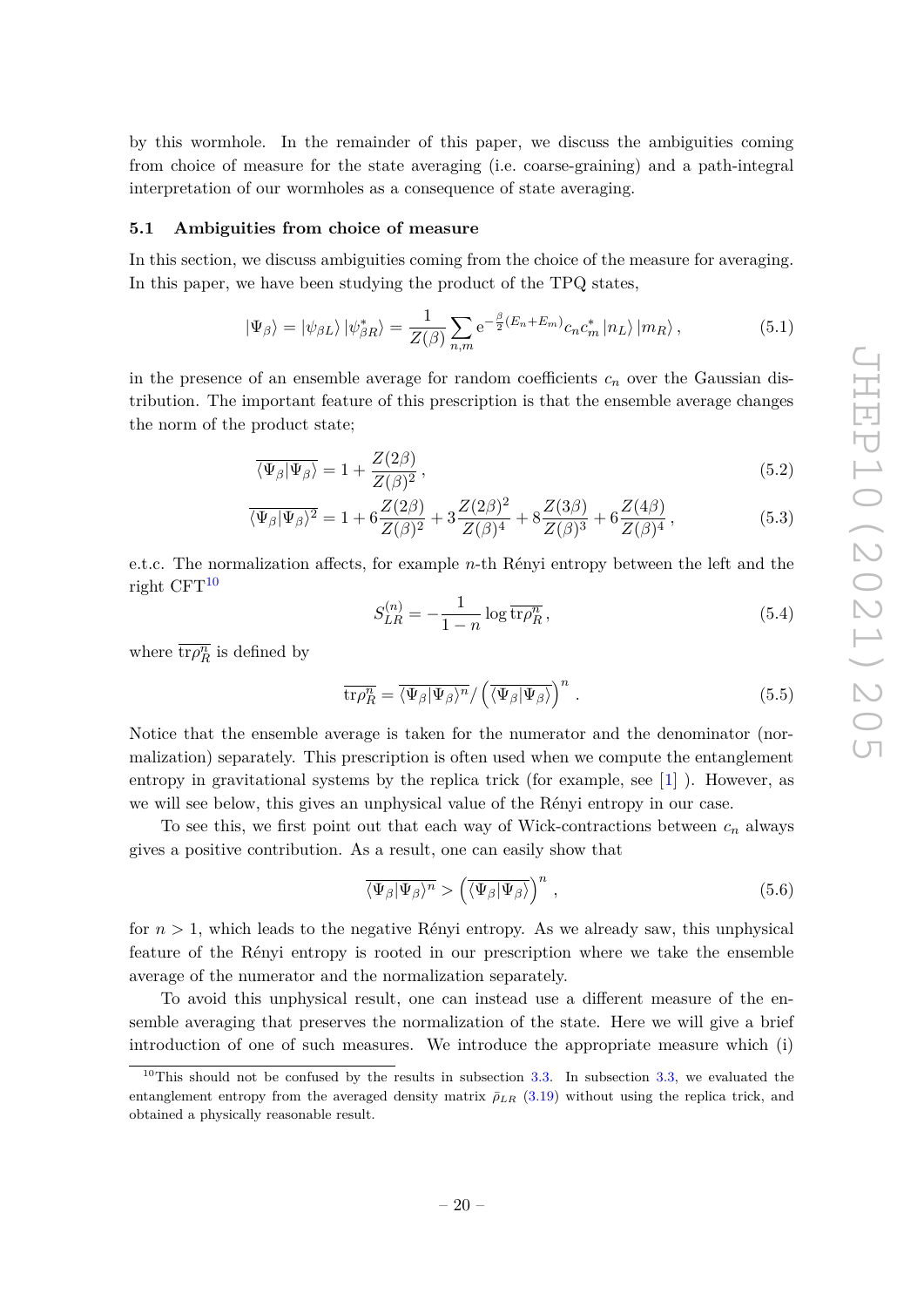reproduces the canonical thermal correlators from random states  $|\psi\rangle = \sum_n \psi_n |n\rangle^{11}$  $|\psi\rangle = \sum_n \psi_n |n\rangle^{11}$  $|\psi\rangle = \sum_n \psi_n |n\rangle^{11}$  and (i) preserves the norm of the state  $\|\psi\| = \langle \psi | \psi \rangle$ . One example of such measures is called the Gaussian adjusted projected (GAP) measure [\[55\]](#page-26-0), which is also introduced in [\[22\]](#page-24-4). The GAP measure is explicitly written as

$$
D\psi = \delta(1 - ||\psi||) \left( \prod_{l=1}^{d} \frac{d\psi_l^* d\psi_l}{2\pi i} \frac{Z(\beta)}{p_l} \right) \int_0^\infty dr r^{2d+1} \exp\left( -r^2 \sum_n \frac{Z(\beta)}{p_n} |\psi_n|^2 \right). \tag{5.7}
$$

As we can see, the delta function  $\delta(1-\|\psi\|)$  in the measure projects onto the appropriately normalized averaged states, i.e,  $\overline{\|\psi\|^n} = \overline{\langle \psi | \psi \rangle^n} = 1$ . Since we have  $\langle \Psi_\beta | \Psi_\beta \rangle^n = \langle \psi | \psi \rangle^{2n}$ , the trace of the *n*-th power of the density matrix  $\overline{\text{tr} \rho_R^n}$  is normalized to be unity

$$
\overline{\text{tr}\rho_R^n} = \overline{\langle \Psi_\beta | \Psi_\beta \rangle^n} = 1, \qquad (5.8)
$$

which gives the trivial entanglement entropy. This is rooted in the fact that our original fine-grained state is a product state that has zero entanglement entropy.

The averaged two-point function of the random coefficients  $\psi_n$  is given by

$$
\overline{\psi_n \psi_m^*} = \frac{p_n}{Z(\beta)} \delta_{nm} \tag{5.9}
$$

with  $p_n = e^{-\beta E_n}$ , which reproduces  $\bar{\rho} = \sum_{n,m} \overline{\psi_n^* \psi_m} |n\rangle\langle m| = \sum_n p_n |n\rangle\langle n|/Z(\beta)$ , i.e., the density matrix in the canonical ensemble as desired. Importantly, this measure changes the averaged two-point functions for the product state

<span id="page-21-2"></span>
$$
|\Psi\rangle = |\psi_L\rangle |\psi_R^*\rangle \,,\tag{5.10}
$$

which we already computed in  $(3.3)$  with our original measure. This is computed from the four-point function of the random coefficients  $\psi_n$ , which is explicitly given by

$$
\overline{\psi_{n_1}\psi_{n_2}\psi_{m_1}^*\psi_{m_2}^*} \simeq \frac{p_{n_1}p_{n_2}}{Z(\beta)^2} \left(\delta_{n_1m_1}\delta_{n_2m_2} + \delta_{n_1m_2}\delta_{n_2m_1}\right) \left(1 + \frac{Z(2\beta)}{Z(\beta)^2} - \frac{p_{n_1}}{Z(\beta)} - \frac{p_{n_2}}{Z(\beta)}\right). \tag{5.11}
$$

Here we take the thermodynamic limit of 2D CFTs where  $Z(\beta) \sim e^{S/2}$ , and omit  $O(e^{-S})$ terms. From this, the averaged two-point function for the product state  $|\Psi\rangle$  is computed as

$$
\overline{\langle \Psi | \mathcal{O}_L \mathcal{O}_R | \Psi \rangle}
$$
  
\n
$$
\simeq \langle \mathcal{O}_L \rangle_\beta \langle \mathcal{O}_R \rangle_\beta + \frac{Z(2\beta)}{Z(\beta)^2} \langle \text{TFD}_{2\beta} | (\mathcal{O}_L - \langle \mathcal{O}_L \rangle_\beta) (\mathcal{O}_R - \langle \mathcal{O}_R \rangle_\beta) | \text{TFD}_{2\beta} \rangle.
$$
 (5.12)

Compared with [\(3.3\)](#page-8-4), we have additional negative contributions. They are necessary since when  $\mathcal{O}_{L,R} = \mathbb{I}$ , the second term in [\(5.12\)](#page-21-2) should vanish due to the normalization  $\overline{\langle \Psi | \Psi \rangle} = 1.$ 

#### <span id="page-21-0"></span>**5.2 Relation to the spacetime wormholes in the gravitational path-integral**

In this paper, we studied emergence of the *spatial* wormholes from averaging over classically-correlated states. We found similar geometric structures to the *spacetime* wormholes which appear after averaging over theories. One apparent difference between these

<span id="page-21-1"></span><sup>&</sup>lt;sup>11</sup>Notice that the coefficients of  $|\psi\rangle$  do not include the Boltzmann factors  $p_n$ . The corresponding factors in the thermal correlators computed by averaging these state come from the measure itself.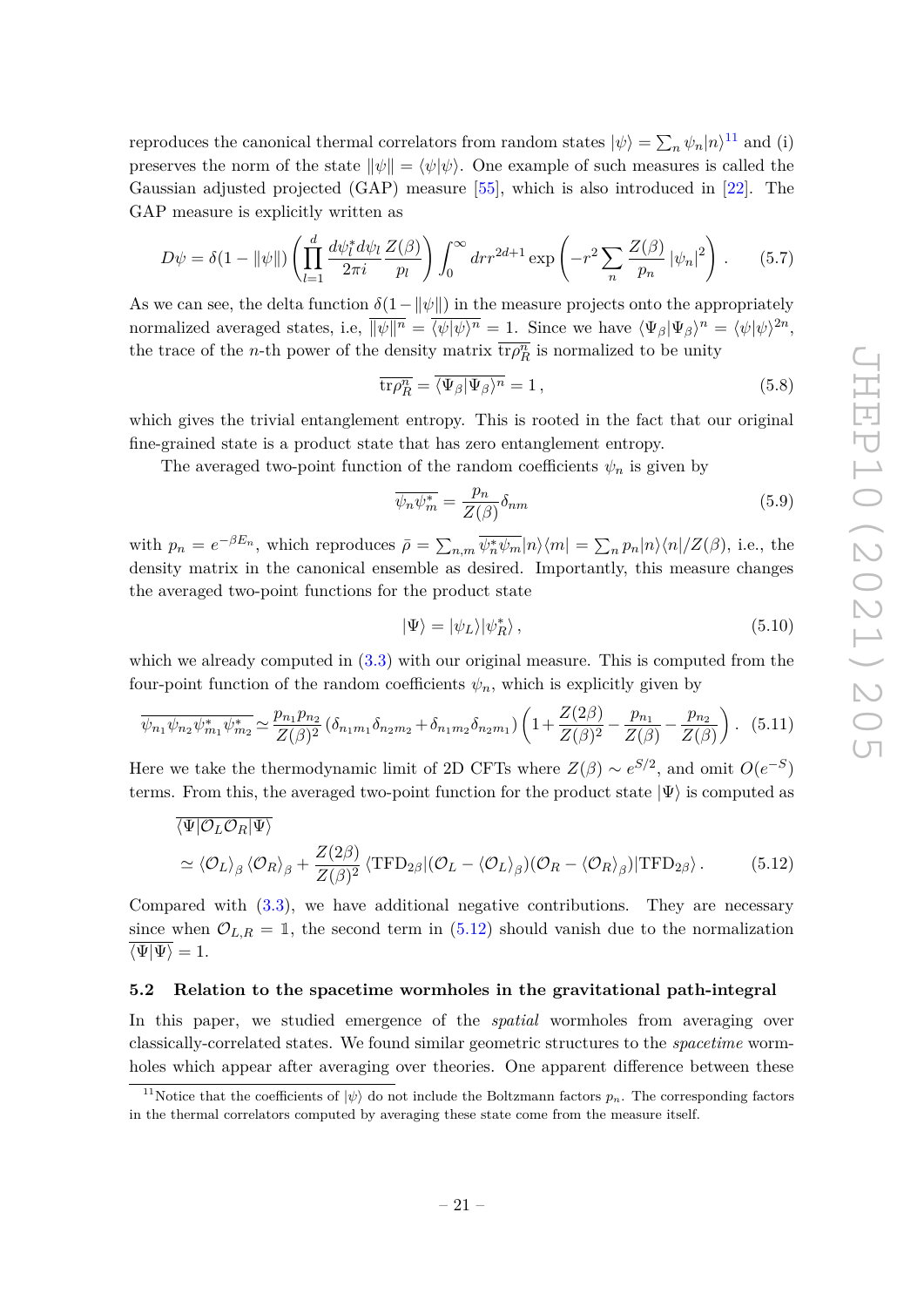

<span id="page-22-0"></span>**Figure 2.** The geometrical picture of how the canonical TPQ state reproduces the thermal expectation values. This has a similar geometrical structure to the bra-ket wormhole in the gravitational path-integral.



<span id="page-22-1"></span>**Figure 3**. A schematic picture for higher moments calculation in TPQ states as [\(4.31\)](#page-19-4). In particular, we can see the generalization of the bra-ket wormholes. (In  $(4.31)$ , we neglected the forth and fifth terms as these are further suppressed by the power of  $e^{-S}$ .) Note that we do not describe the detail of each operator. Also, we represent all operators in terms of a single CFT.

two types of wormholes is that a spacetime wormhole appears in the gravitational pathintegral with a fixed topology of the boundary manifold, while emergence of a spatial wormhole studied in this paper changes the topology of its boundary manifold itself (see figure [2](#page-22-0) and figure [3\)](#page-22-1). Therefore one might consider that emergence of the spatial wormholes studied in this paper has no relevance to that of the spacetime wormholes in the gravitational path-integral, which plays key roles in understanding holography [\[34\]](#page-25-4) and the black hole information paradox  $[1, 2]$  $[1, 2]$  $[1, 2]$ . However, in a recent paper [\[43\]](#page-25-9), it was argued that one should also take account of geometries with different topologies of boundary manifolds in the gravitational path-integral to avoid so-called SSA (= Strong Sub-Additivity) paradox. As a consequence, one needs to include a new geometry called *bra-ket* wormhole that connects the bra with the ket of the original manifold. In this paper, we saw the canonical TPQ states reproduce the thermal expectation value in section [2.1.](#page-5-0) In this case, averaging over random coefficients in the expression of the TPQ state (equation  $(2.1)$ ) leads to connection between the bra and the ket and that creates a thermal circle to reproduce the thermal behavior of the correlators (see figure [2\)](#page-22-0). This has a similar geometrical structure to the bra-ket wormhole in the gravitational path-integral. From this view point, the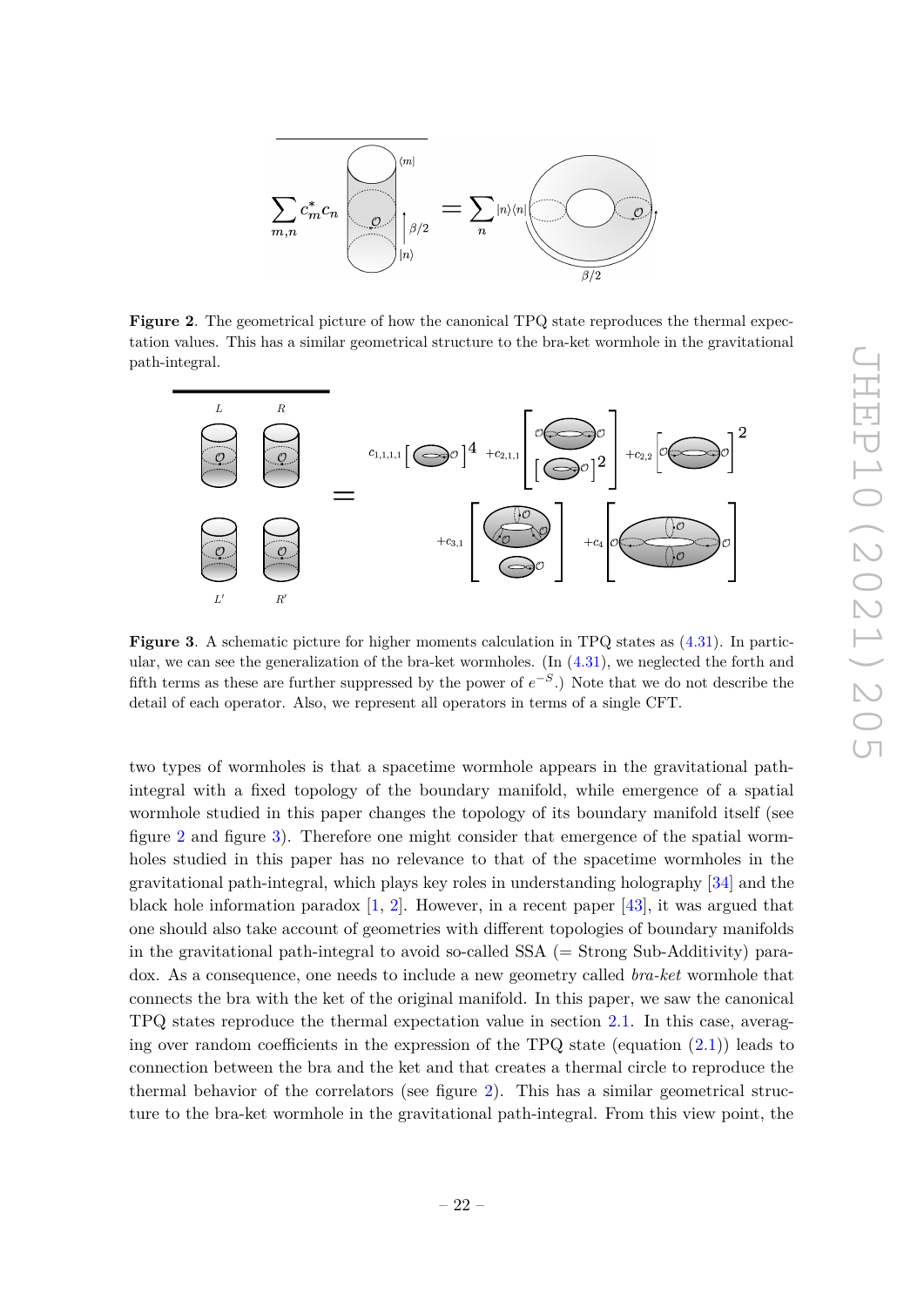wormholes that appear after averaging over classically-correlated product states can be viewed as generalizations of the bra-ket wormhole since they are created by connecting the bras and the kets of the product states respectively (see figure [3\)](#page-22-1). It would be interesting to understanding emergence of these wormholes in terms of gravitational path-integral in future work.

## **Acknowledgments**

We thank Yasunori Nomura, Masahiro Nozaki, Kenta Suzuki, Tadashi Takayanagi, and Zixia Wei for useful discussion. KG is supported by JSPS Grant-in-Aid for Early-Career Scientists 21K13930. KT is supported by JSPS Grant-in-Aid for Early-Career Scientists 21K13920. TU is supported by JSPS Grant-in-Aid for Young Scientists 19K14716. YK is supported by RIKEN iTHEMS Program, and the RIKEN Special Postdoctoral Researcher program.

**Open Access.** This article is distributed under the terms of the Creative Commons Attribution License [\(CC-BY 4.0\)](https://creativecommons.org/licenses/by/4.0/), which permits any use, distribution and reproduction in any medium, provided the original author(s) and source are credited.

## **References**

- <span id="page-23-0"></span>[1] G. Penington, S.H. Shenker, D. Stanford and Z. Yang, *Replica wormholes and the black hole interior*, [arXiv:1911.11977](https://arxiv.org/abs/1911.11977) [IN[SPIRE](https://inspirehep.net/search?p=find+EPRINT%2BarXiv%3A1911.11977)].
- <span id="page-23-1"></span>[2] A. Almheiri, T. Hartman, J. Maldacena, E. Shaghoulian and A. Tajdini, *Replica wormholes and the entropy of Hawking radiation*, *JHEP* **05** [\(2020\) 013](https://doi.org/10.1007/JHEP05(2020)013) [[arXiv:1911.12333](https://arxiv.org/abs/1911.12333)] [IN[SPIRE](https://inspirehep.net/search?p=find+EPRINT%2BarXiv%3A1911.12333)].
- <span id="page-23-2"></span>[3] K. Goto, T. Hartman and A. Tajdini, *Replica wormholes for an evaporating* 2*D black hole*, *JHEP* **04** [\(2021\) 289](https://doi.org/10.1007/JHEP04(2021)289) [[arXiv:2011.09043](https://arxiv.org/abs/2011.09043)] [IN[SPIRE](https://inspirehep.net/search?p=find+EPRINT%2BarXiv%3A2011.09043)].
- [4] S. Colin-Ellerin, X. Dong, D. Marolf, M. Rangamani and Z. Wang, *Real-time gravitational replicas: formalism and a variational principle*, *JHEP* **05** [\(2021\) 117](https://doi.org/10.1007/JHEP05(2021)117) [[arXiv:2012.00828](https://arxiv.org/abs/2012.00828)] [IN[SPIRE](https://inspirehep.net/search?p=find+EPRINT%2BarXiv%3A2012.00828)].
- [5] S. Colin-Ellerin, X. Dong, D. Marolf, M. Rangamani and Z. Wang, *Real-time gravitational replicas: low dimensional examples*,  $arXiv:2105.07002$  [IN[SPIRE](https://inspirehep.net/search?p=find+EPRINT%2BarXiv%3A2105.07002)].
- [6] V. Balasubramanian, A. Kar and T. Ugajin, *Islands in de Sitter space*, *JHEP* **02** [\(2021\) 072](https://doi.org/10.1007/JHEP02(2021)072) [[arXiv:2008.05275](https://arxiv.org/abs/2008.05275)] [IN[SPIRE](https://inspirehep.net/search?p=find+EPRINT%2BarXiv%3A2008.05275)].
- <span id="page-23-3"></span>[7] V. Balasubramanian, A. Kar and T. Ugajin, *Entanglement between two disjoint universes*, *JHEP* **02** [\(2021\) 136](https://doi.org/10.1007/JHEP02(2021)136) [[arXiv:2008.05274](https://arxiv.org/abs/2008.05274)] [IN[SPIRE](https://inspirehep.net/search?p=find+EPRINT%2BarXiv%3A2008.05274)].
- <span id="page-23-4"></span>[8] J.M. Maldacena, *The large N limit of superconformal field theories and supergravity*, *[Int. J.](https://doi.org/10.1023/A:1026654312961) [Theor. Phys.](https://doi.org/10.1023/A:1026654312961)* **38** (1999) 1113 [*Adv. Theor. Math. Phys.* **2** (1998) 231] [[hep-th/9711200](https://arxiv.org/abs/hep-th/9711200)] [IN[SPIRE](https://inspirehep.net/search?p=find+EPRINT%2Bhep-th%2F9711200)].
- <span id="page-23-5"></span>[9] J.M. Maldacena and L. Maoz, *Wormholes in AdS*, *JHEP* **02** [\(2004\) 053](https://doi.org/10.1088/1126-6708/2004/02/053) [[hep-th/0401024](https://arxiv.org/abs/hep-th/0401024)] [IN[SPIRE](https://inspirehep.net/search?p=find+EPRINT%2Bhep-th%2F0401024)].
- <span id="page-23-6"></span>[10] P. Saad, S.H. Shenker and D. Stanford, *JT gravity as a matrix integral*, [arXiv:1903.11115](https://arxiv.org/abs/1903.11115) [IN[SPIRE](https://inspirehep.net/search?p=find+EPRINT%2BarXiv%3A1903.11115)].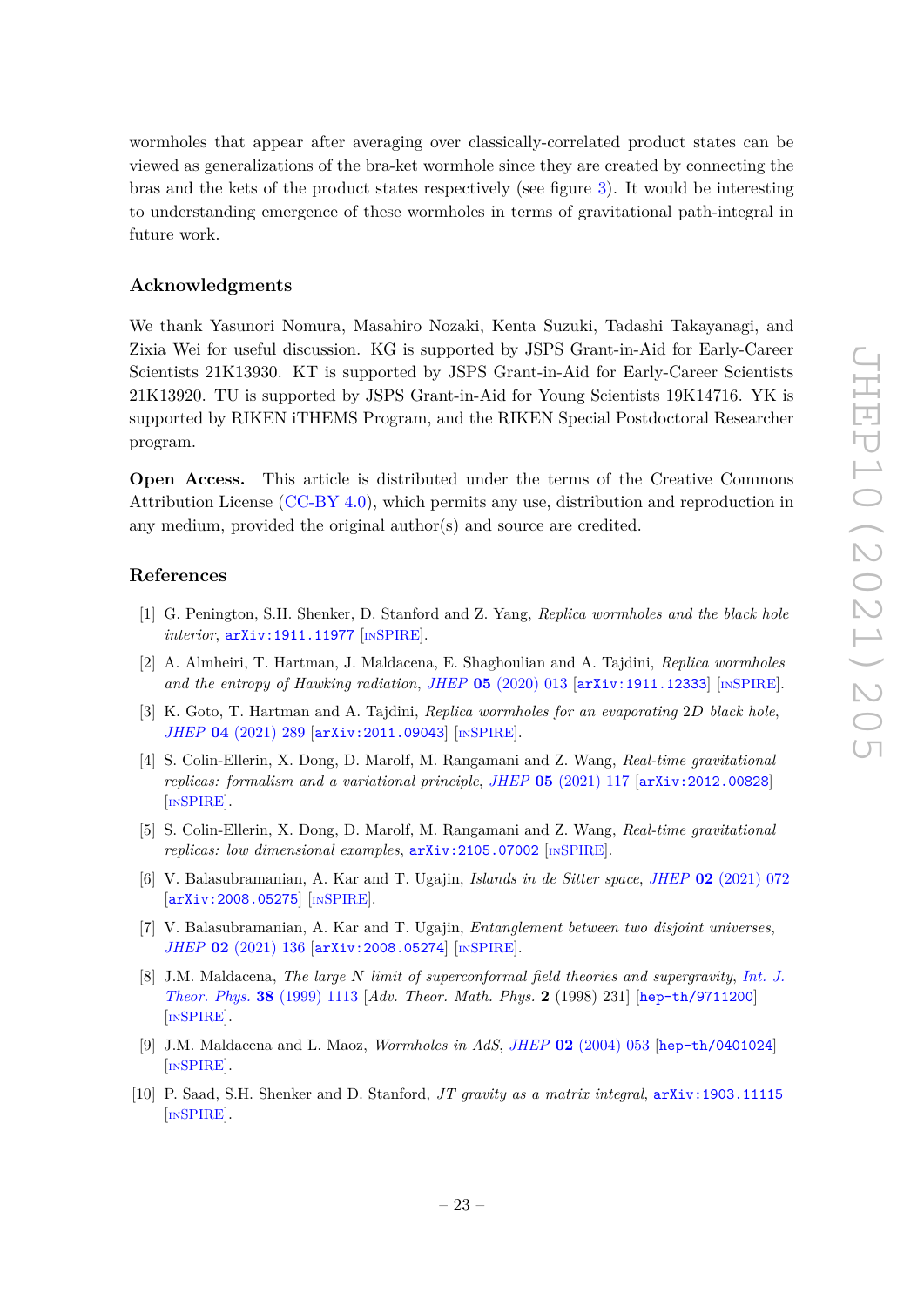- <span id="page-24-0"></span>[11] D. Marolf and H. Maxfield, *Transcending the ensemble: baby universes, spacetime wormholes, and the order and disorder of black hole information*, *JHEP* **08** [\(2020\) 044](https://doi.org/10.1007/JHEP08(2020)044) [[arXiv:2002.08950](https://arxiv.org/abs/2002.08950)] [IN[SPIRE](https://inspirehep.net/search?p=find+EPRINT%2BarXiv%3A2002.08950)].
- <span id="page-24-1"></span>[12] D.N. Page, *Average entropy of a subsystem*, *[Phys. Rev. Lett.](https://doi.org/10.1103/PhysRevLett.71.1291)* **71** (1993) 1291 [[gr-qc/9305007](https://arxiv.org/abs/gr-qc/9305007)] [IN[SPIRE](https://inspirehep.net/search?p=find+EPRINT%2Bgr-qc%2F9305007)].
- [13] D.N. Page, *Information in black hole radiation*, *[Phys. Rev. Lett.](https://doi.org/10.1103/PhysRevLett.71.3743)* **71** (1993) 3743 [[hep-th/9306083](https://arxiv.org/abs/hep-th/9306083)] [IN[SPIRE](https://inspirehep.net/search?p=find+EPRINT%2Bhep-th%2F9306083)].
- [14] P. Hayden and J. Preskill, *Black holes as mirrors: quantum information in random subsystems*, *JHEP* **09** [\(2007\) 120](https://doi.org/10.1088/1126-6708/2007/09/120) [[arXiv:0708.4025](https://arxiv.org/abs/0708.4025)] [IN[SPIRE](https://inspirehep.net/search?p=find+EPRINT%2BarXiv%3A0708.4025)].
- <span id="page-24-2"></span>[15] E. Verlinde and H. Verlinde, *Black hole entanglement and quantum error correction*, *[JHEP](https://doi.org/10.1007/JHEP10(2013)107)* **10** [\(2013\) 107](https://doi.org/10.1007/JHEP10(2013)107) [[arXiv:1211.6913](https://arxiv.org/abs/1211.6913)] [IN[SPIRE](https://inspirehep.net/search?p=find+EPRINT%2BarXiv%3A1211.6913)].
- <span id="page-24-3"></span>[16] J. Pollack, M. Rozali, J. Sully and D. Wakeham, *Eigenstate thermalization and disorder averaging in gravity*, *[Phys. Rev. Lett.](https://doi.org/10.1103/PhysRevLett.125.021601)* **125** (2020) 021601 [[arXiv:2002.02971](https://arxiv.org/abs/2002.02971)] [IN[SPIRE](https://inspirehep.net/search?p=find+EPRINT%2BarXiv%3A2002.02971)].
- [17] A. Belin and J. de Boer, *Random statistics of OPE coefficients and Euclidean wormholes*, *[Class. Quant. Grav.](https://doi.org/10.1088/1361-6382/ac1082)* **38** (2021) 164001 [[arXiv:2006.05499](https://arxiv.org/abs/2006.05499)] [IN[SPIRE](https://inspirehep.net/search?p=find+EPRINT%2BarXiv%3A2006.05499)].
- <span id="page-24-10"></span>[18] A. Belin, J. De Boer, P. Nayak and J. Sonner, *Charged eigenstate thermalization, Euclidean wormholes and global symmetries in quantum gravity*,  $arXiv:2012.07875$  [IN[SPIRE](https://inspirehep.net/search?p=find+EPRINT%2BarXiv%3A2012.07875)].
- [19] K. Langhoff and Y. Nomura, *Ensemble from coarse graining: reconstructing the interior of an evaporating black hole*, *Phys. Rev. D* **102** [\(2020\) 086021](https://doi.org/10.1103/PhysRevD.102.086021) [[arXiv:2008.04202](https://arxiv.org/abs/2008.04202)] [IN[SPIRE](https://inspirehep.net/search?p=find+EPRINT%2BarXiv%3A2008.04202)].
- [20] H. Liu and S. Vardhan, *Entanglement entropies of equilibrated pure states in quantum many-body systems and gravity*, *[P. R. X. Quantum.](https://doi.org/10.1103/PRXQuantum.2.010344)* **2** (2021) 010344 [[arXiv:2008.01089](https://arxiv.org/abs/2008.01089)] [IN[SPIRE](https://inspirehep.net/search?p=find+EPRINT%2BarXiv%3A2008.01089)].
- [21] V. Balasubramanian, J.J. Heckman, E. Lipeles and A.P. Turner, *Statistical coupling constants from hidden sector entanglement*, *Phys. Rev. D* **103** [\(2021\) 066024](https://doi.org/10.1103/PhysRevD.103.066024) [[arXiv:2012.09182](https://arxiv.org/abs/2012.09182)] [IN[SPIRE](https://inspirehep.net/search?p=find+EPRINT%2BarXiv%3A2012.09182)].
- <span id="page-24-4"></span>[22] B. Freivogel, D. Nikolakopoulou and A.F. Rotundo, *Wormholes from averaging over states*, [arXiv:2105.12771](https://arxiv.org/abs/2105.12771) [IN[SPIRE](https://inspirehep.net/search?p=find+EPRINT%2BarXiv%3A2105.12771)].
- <span id="page-24-5"></span>[23] S. Sugiura and A. Shimizu, *Thermal pure quantum states at finite temperature*, *[Phys. Rev.](https://doi.org/10.1103/PhysRevLett.108.240401) Lett.* **108** [\(2012\) 240401](https://doi.org/10.1103/PhysRevLett.108.240401) [[arXiv:1112.0740](https://arxiv.org/abs/1112.0740)] [IN[SPIRE](https://inspirehep.net/search?p=find+EPRINT%2BarXiv%3A1112.0740)].
- <span id="page-24-6"></span>[24] S. Sugiura and A. Shimizu, *Canonical thermal pure quantum state*, *[Phys. Rev. Lett.](https://doi.org/10.1103/PhysRevLett.111.010401)* **111** [\(2013\) 010401](https://doi.org/10.1103/PhysRevLett.111.010401) [[arXiv:1302.3138](https://arxiv.org/abs/1302.3138)] [IN[SPIRE](https://inspirehep.net/search?p=find+EPRINT%2BarXiv%3A1302.3138)].
- <span id="page-24-7"></span>[25] M. Srednicki, *The approach to thermal equilibrium in quantized chaotic systems*, *[J. Phys. A](https://doi.org/10.1088/0305-4470/32/7/007)* **32** [\(1999\) 1163.](https://doi.org/10.1088/0305-4470/32/7/007)
- [26] L. D'Alessio, Y. Kafri, A. Polkovnikov and M. Rigol, *From quantum chaos and eigenstate thermalization to statistical mechanics and thermodynamics*, *[Adv. Phys.](https://doi.org/10.1080/00018732.2016.1198134)* **65** (2016) 239 [[arXiv:1509.06411](https://arxiv.org/abs/1509.06411)] [IN[SPIRE](https://inspirehep.net/search?p=find+EPRINT%2BarXiv%3A1509.06411)].
- <span id="page-24-8"></span>[27] R. Mondaini and M. Rigol, *Eigenstate thermalization in the two-dimensional transverse field Ising model. II. Off-diagonal matrix elements of observables*, *Phys. Rev. E* **96** [\(2017\) 012157.](https://doi.org/10.1103/physreve.96.012157)
- <span id="page-24-9"></span>[28] J.M. Maldacena, *Eternal black holes in anti-de Sitter*, *JHEP* **04** [\(2003\) 021](https://doi.org/10.1088/1126-6708/2003/04/021) [[hep-th/0106112](https://arxiv.org/abs/hep-th/0106112)] [IN[SPIRE](https://inspirehep.net/search?p=find+EPRINT%2Bhep-th%2F0106112)].
- [29] W. Israel, *Thermo field dynamics of black holes*, *[Phys. Lett. A](https://doi.org/10.1016/0375-9601(76)90178-X)* **57** (1976) 107 [IN[SPIRE](https://inspirehep.net/search?p=find+J%20%22Phys.Lett.%2CA57%2C107%22)].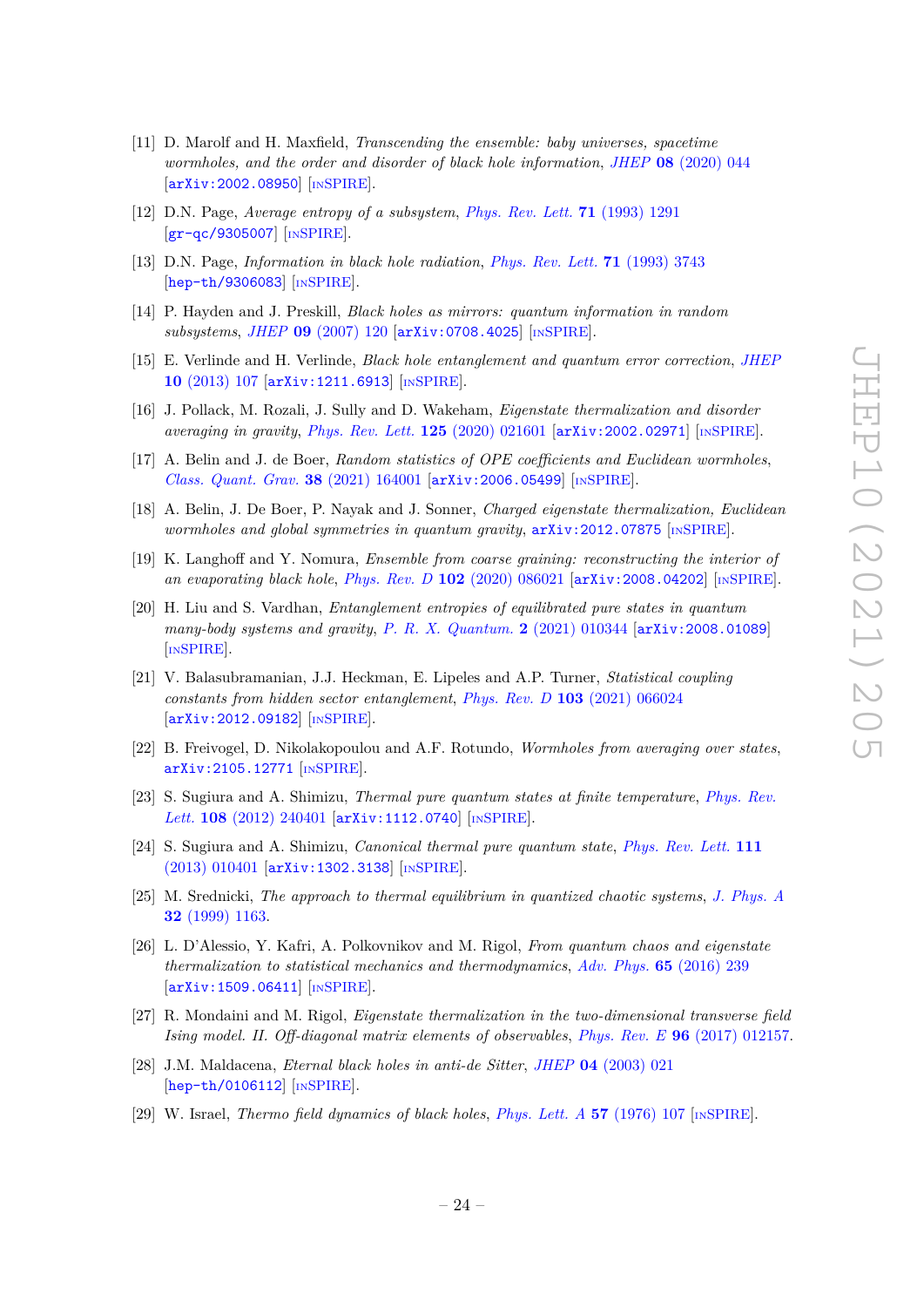- <span id="page-25-0"></span>[30] V. Balasubramanian, P. Kraus, A.E. Lawrence and S.P. Trivedi, *Holographic probes of anti-de Sitter space-times*, *Phys. Rev. D* **59** [\(1999\) 104021](https://doi.org/10.1103/PhysRevD.59.104021) [[hep-th/9808017](https://arxiv.org/abs/hep-th/9808017)] [IN[SPIRE](https://inspirehep.net/search?p=find+EPRINT%2Bhep-th%2F9808017)].
- <span id="page-25-1"></span>[31] J. Maldacena and L. Susskind, *Cool horizons for entangled black holes*, *[Fortsch. Phys.](https://doi.org/10.1002/prop.201300020)* **61** [\(2013\) 781](https://doi.org/10.1002/prop.201300020) [[arXiv:1306.0533](https://arxiv.org/abs/1306.0533)] [IN[SPIRE](https://inspirehep.net/search?p=find+EPRINT%2BarXiv%3A1306.0533)].
- <span id="page-25-2"></span>[32] H. Verlinde, *ER = EPR revisited: on the entropy of an Einstein-Rosen bridge*, [arXiv:2003.13117](https://arxiv.org/abs/2003.13117) [IN[SPIRE](https://inspirehep.net/search?p=find+EPRINT%2BarXiv%3A2003.13117)].
- <span id="page-25-3"></span>[33] T. Anegawa, N. Iizuka, K. Tamaoka and T. Ugajin, *Wormholes and holographic decoherence*, *JHEP* **03** [\(2021\) 214](https://doi.org/10.1007/JHEP03(2021)214) [[arXiv:2012.03514](https://arxiv.org/abs/2012.03514)] [IN[SPIRE](https://inspirehep.net/search?p=find+EPRINT%2BarXiv%3A2012.03514)].
- <span id="page-25-4"></span>[34] P. Saad, S.H. Shenker and D. Stanford, *A semiclassical ramp in SYK and in gravity*, [arXiv:1806.06840](https://arxiv.org/abs/1806.06840) [IN[SPIRE](https://inspirehep.net/search?p=find+EPRINT%2BarXiv%3A1806.06840)].
- <span id="page-25-5"></span>[35] P. Saad, S.H. Shenker, D. Stanford and S. Yao, *Wormholes without averaging*, [arXiv:2103.16754](https://arxiv.org/abs/2103.16754) [IN[SPIRE](https://inspirehep.net/search?p=find+EPRINT%2BarXiv%3A2103.16754)].
- <span id="page-25-6"></span>[36] B. Mukhametzhanov, *Half-wormholes in SYK with one time point*, [arXiv:2105.08207](https://arxiv.org/abs/2105.08207) [IN[SPIRE](https://inspirehep.net/search?p=find+EPRINT%2BarXiv%3A2105.08207)].
- [37] P. Saad, S. Shenker and S. Yao, *Comments on wormholes and factorization*, [arXiv:2107.13130](https://arxiv.org/abs/2107.13130) [IN[SPIRE](https://inspirehep.net/search?p=find+EPRINT%2BarXiv%3A2107.13130)].
- [38] A. Blommaert and J. Kruthoff, *Gravity without averaging*, [arXiv:2107.02178](https://arxiv.org/abs/2107.02178) [IN[SPIRE](https://inspirehep.net/search?p=find+EPRINT%2BarXiv%3A2107.02178)].
- <span id="page-25-16"></span>[39] A.M. García-García and V. Godet, *Half-wormholes in nearly AdS*<sup>2</sup> *holography*, [arXiv:2107.07720](https://arxiv.org/abs/2107.07720) [IN[SPIRE](https://inspirehep.net/search?p=find+EPRINT%2BarXiv%3A2107.07720)].
- [40] A. Blommaert, T.G. Mertens and H. Verschelde, *Eigenbranes in Jackiw-Teitelboim gravity*, *JHEP* **02** [\(2021\) 168](https://doi.org/10.1007/JHEP02(2021)168) [[arXiv:1911.11603](https://arxiv.org/abs/1911.11603)] [IN[SPIRE](https://inspirehep.net/search?p=find+EPRINT%2BarXiv%3A1911.11603)].
- <span id="page-25-7"></span>[41] S. Choudhury and K. Shirish, *Wormhole calculus without averaging from O*(*N*) *q*−1 *tensor model*, [arXiv:2106.14886](https://arxiv.org/abs/2106.14886) [IN[SPIRE](https://inspirehep.net/search?p=find+EPRINT%2BarXiv%3A2106.14886)].
- <span id="page-25-8"></span>[42] D.N. Page, *Density matrix of the universe*, *[Phys. Rev. D](https://doi.org/10.1103/PhysRevD.34.2267)* **34** (1986) 2267 [IN[SPIRE](https://inspirehep.net/search?p=find+J%20%22Phys.Rev.%2CD34%2C2267%22)].
- <span id="page-25-9"></span>[43] Y. Chen, V. Gorbenko and J. Maldacena, *Bra-ket wormholes in gravitationally prepared states*, *JHEP* **02** [\(2021\) 009](https://doi.org/10.1007/JHEP02(2021)009) [[arXiv:2007.16091](https://arxiv.org/abs/2007.16091)] [IN[SPIRE](https://inspirehep.net/search?p=find+EPRINT%2BarXiv%3A2007.16091)].
- <span id="page-25-10"></span>[44] Y.O. Nakagawa, M. Watanabe, S. Sugiura and H. Fujita, *Universality in volume-law entanglement of scrambled pure quantum states*, *[Nature Commun.](https://doi.org/10.1038/s41467-018-03883-9)* **9** (2018) 1635 [[arXiv:1703.02993](https://arxiv.org/abs/1703.02993)] [IN[SPIRE](https://inspirehep.net/search?p=find+EPRINT%2BarXiv%3A1703.02993)].
- <span id="page-25-11"></span>[45] H. Fujita, Y.O. Nakagawa, S. Sugiura and M. Watanabe, *Page curves for general interacting systems*, *JHEP* **12** [\(2018\) 112](https://doi.org/10.1007/JHEP12(2018)112) [[arXiv:1805.11610](https://arxiv.org/abs/1805.11610)] [IN[SPIRE](https://inspirehep.net/search?p=find+EPRINT%2BarXiv%3A1805.11610)].
- <span id="page-25-12"></span>[46] Y. Hikida, Y. Kusuki and T. Takayanagi, *Eigenstate thermalization hypothesis and modular invariance of two-dimensional conformal field theories*, *Phys. Rev. D* **98** [\(2018\) 026003](https://doi.org/10.1103/PhysRevD.98.026003) [[arXiv:1804.09658](https://arxiv.org/abs/1804.09658)] [IN[SPIRE](https://inspirehep.net/search?p=find+EPRINT%2BarXiv%3A1804.09658)].
- [47] E.M. Brehm, D. Das and S. Datta, *Probing thermality beyond the diagonal*, *[Phys. Rev. D](https://doi.org/10.1103/PhysRevD.98.126015)* **98** [\(2018\) 126015](https://doi.org/10.1103/PhysRevD.98.126015) [[arXiv:1804.07924](https://arxiv.org/abs/1804.07924)] [IN[SPIRE](https://inspirehep.net/search?p=find+EPRINT%2BarXiv%3A1804.07924)].
- <span id="page-25-13"></span>[48] A. Romero-Bermúdez, P. Sabella-Garnier and K. Schalm, *A Cardy formula for off-diagonal three-point coefficients; or, how the geometry behind the horizon gets disentangled*, *[JHEP](https://doi.org/10.1007/JHEP09(2018)005)* **09** [\(2018\) 005](https://doi.org/10.1007/JHEP09(2018)005) [[arXiv:1804.08899](https://arxiv.org/abs/1804.08899)] [IN[SPIRE](https://inspirehep.net/search?p=find+EPRINT%2BarXiv%3A1804.08899)].
- <span id="page-25-14"></span>[49] D. Stanford, Z. Yang and S. Yao, *Subleading Weingartens*, [arXiv:2107.10252](https://arxiv.org/abs/2107.10252) [IN[SPIRE](https://inspirehep.net/search?p=find+EPRINT%2BarXiv%3A2107.10252)].
- <span id="page-25-15"></span>[50] A. Peres, *Ergodicity and mixing in quantum theory. I*, *[Phys. Rev. A](https://doi.org/10.1103/PhysRevA.30.504)* **30** (1984) 504 [IN[SPIRE](https://inspirehep.net/search?p=find+J%20%22Phys.Rev.%2CA30%2C504%22)].